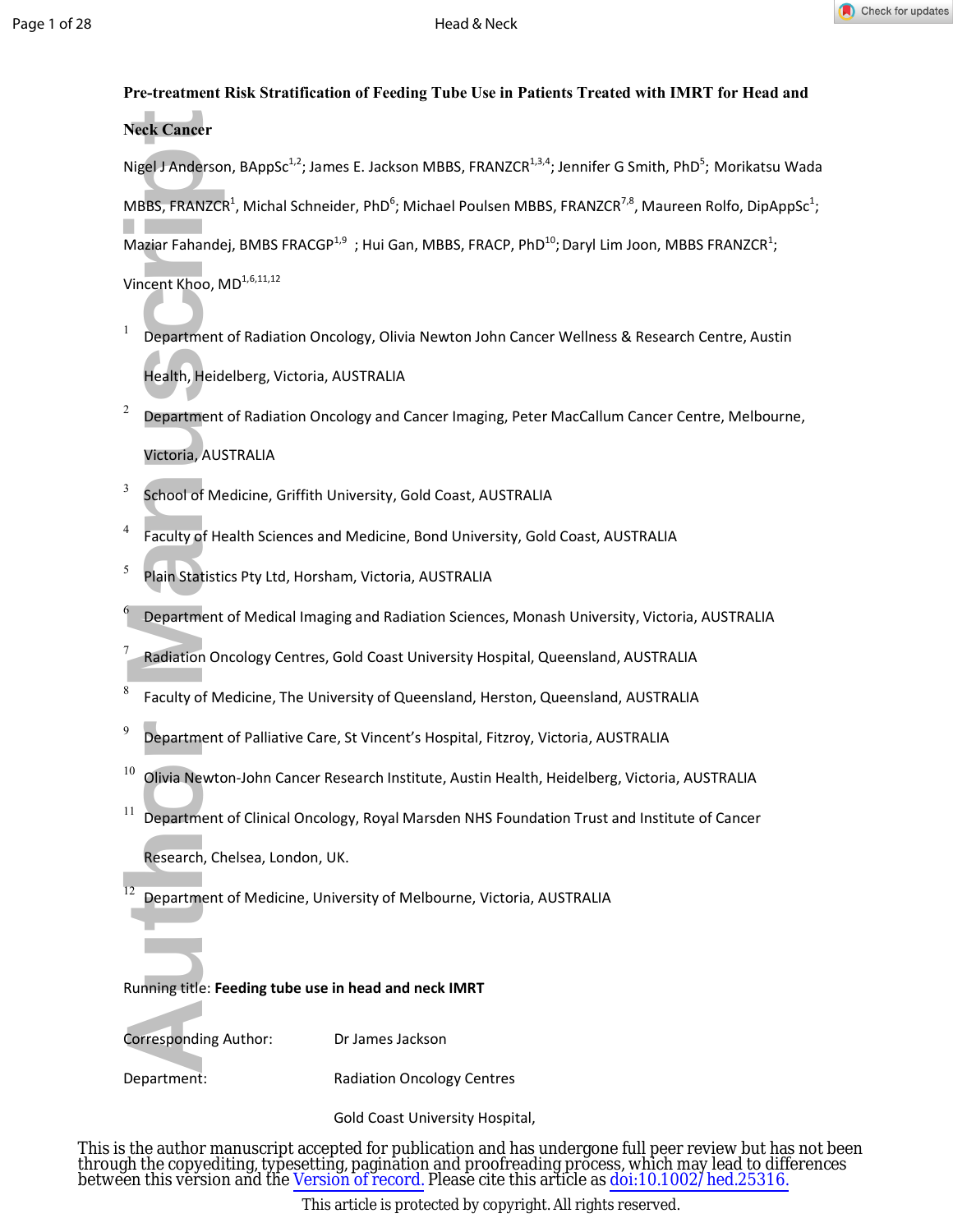|        | 1 Hospital Boulevard                  |
|--------|---------------------------------------|
|        | Southport, Queensland, 4215 AUSTRALIA |
|        |                                       |
| Ph:    | +61 7 5687-2363                       |
| Fax:   | +61 7 5687-2497                       |
| Email: | jimejackson@gmail.com                 |

# **Conflict of interest**

We state that, regarding this paper, no actual or potential conflicts of interests exist

# **Acknowledgements**

Departments of Nutrition and Dietetics & Speech Pathology, Austin Health, Heidelberg, Victoria, AUSTRALIA

**Keywords:** Feeding Tube, Head & Neck Cancer, IMRT, toxicity, Enteral Nutrition.

Ph:<br>
Fax:<br>
Email:<br>
Conflict of interes<br>
We state that, reg<br>
Acknowledgemer<br>
Departments of N<br>
Keywords:<br>
Fax:<br>
Acknowledgemer<br>
Departments of N North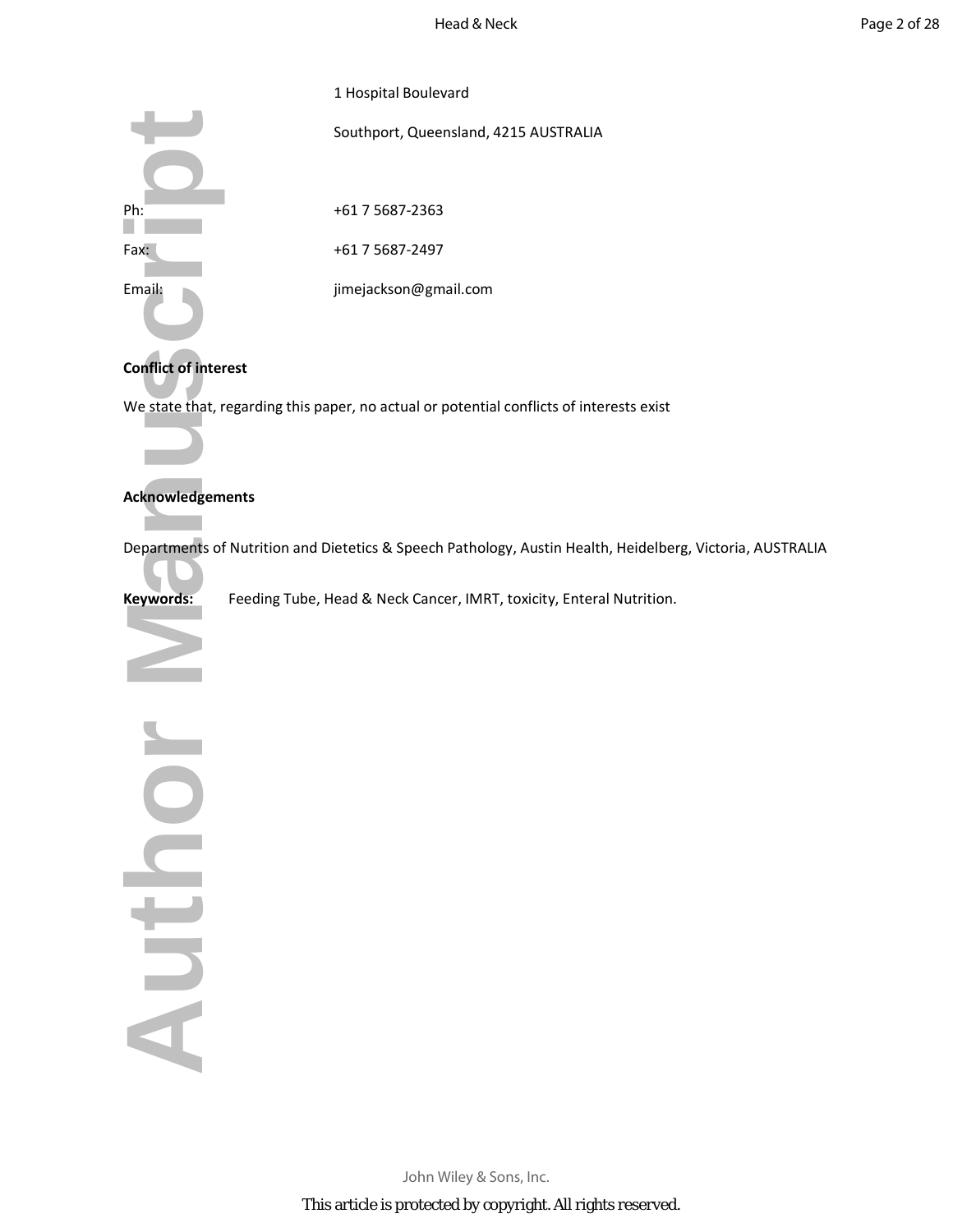# **Abstract**

Purpose: To establish a risk stratification model for feeding tube (FT) use in head and neck IMRT patients. Methods: 139 patients treated with definitive IMRT (+/- concurrent chemotherapy) for head and neck mucosal cancers were included. Patients were recommended a prophylactic FT and followed up by a dietician for at least eight weeks post-radiotherapy. Potential prognostic factors were analysed for risk and duration of FT use for at least 25% of dietary requirements.

Results: Many variables had significant effects on risk and/or duration of FT use in univariate analyses. Subsequent multivariable analysis showed that T-classification ≥ 3 and level 2-lymphadenopathy were the best independent significant predictors of higher risk and duration of FT use respectively in oral cavity, pharynx and supraglottic primaries.

Conclusions: In patients treated with definitive IMRT, T-classification ≥ 3 and level 2-lymphadenopathy can potentially stratify patients into four risk groups for developing severe dysphagia requiring FT use.

Purpose: To estable<br>Methods: 139 pat<br>mucosal cancers \firstnames and direction of FT use<br>Results: Many var<br>Subsequent multi<br>best independent<br>pharynx and supra<br>Conclusions: In pa<br>potentially stratificants Nouthor

> John Wiley & Sons, Inc. This article is protected by copyright. All rights reserved.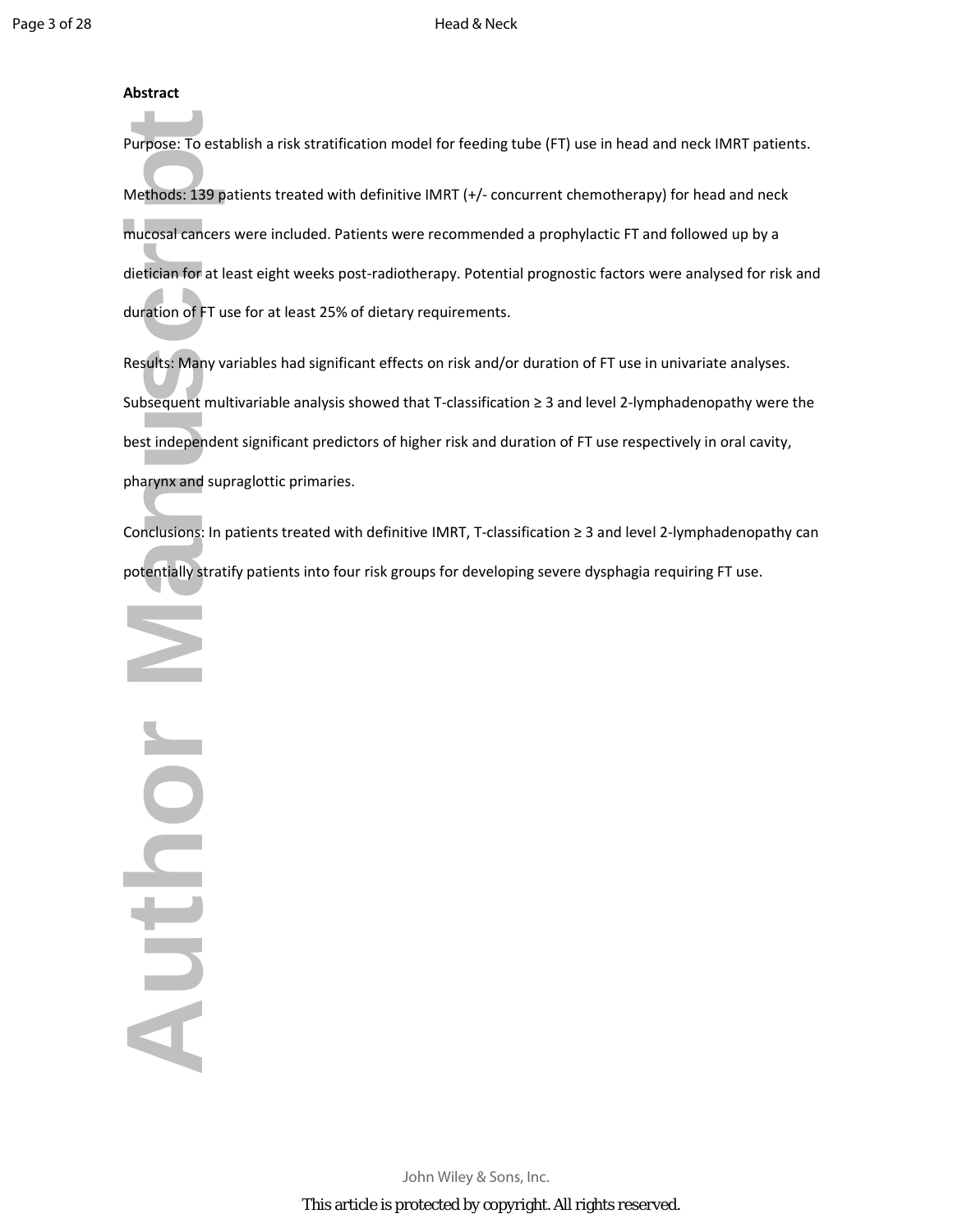## **Introduction**

Head and neck cancer and its treatment with radiation therapy (RT), with or without concurrent chemotherapy, are associated with dysphagia and associated malnutrition and weight loss.<sup>1-4</sup> Enteral feeding via a feeding tube (FT) is a common method of providing patient nutrition during and immediately following RT in as many as 80% of patients. <sup>5-9</sup> Patients at high risk of prolonged, severe dysphagia may benefit from a prophylactic gastrostomy tube to minimize hospitalisations, while maximising convenience and short term quality of life. $10-12$ .

Head and neck ca<br>chemotherapy, ar<br>feeding via a feed<br>following RT in as<br>benefit from a pro<br>and short term qu<br>However, the inse<br>complications and<br>term swallow dys<br>prophylactic gastr<br>namely patients a<br>patients is critical<br>ma However, the insertion of a gastrostomy tube is an invasive procedure which can be associated with major complications and occasionally death.<sup>13</sup> Prolonged use of gastrostomy tubes has been associated with longterm swallow dysfunction and a potential risk of late mortality.<sup>11,14</sup>Considering these risks, the insertion of prophylactic gastrostomy tubes should be reserved for those patients likely to derive the most benefit, namely patients at highest risk of prolonged, severe dysphagia. Furthermore, identification of high risk patients is critical in developing patient pathways and appropriate allocation of allied health resources. The main objective of this study was to develop a risk stratification model for anticipated duration of FT use, using the clinical and radiological information available at a patient's initial discussion at a Multidisciplinary Tumor Board.

## **Methods and Materials**

## *Patients*

Following Institutional Ethics Committee approval, the patient population was retrospectively accrued from the institution's radiation oncology database. To be eligible for inclusion, patients were required to receive primary and definitive intensity-modulated radiotherapy (IMRT) (with or without concurrent systemic treatment) for mucosal cancers of the head and neck. Patients with stage II–IVB disease were included. Patients were excluded if they underwent therapeutic surgery to the primary site or neck dissection prior to commencing RT. Patients were required to have been offered a prophylactic FT prior to treatment, as per departmental policy- laryngeal and pharyngeal tumors planned to receive ≥64Gy with bilateral nodal

John Wiley & Sons, Inc.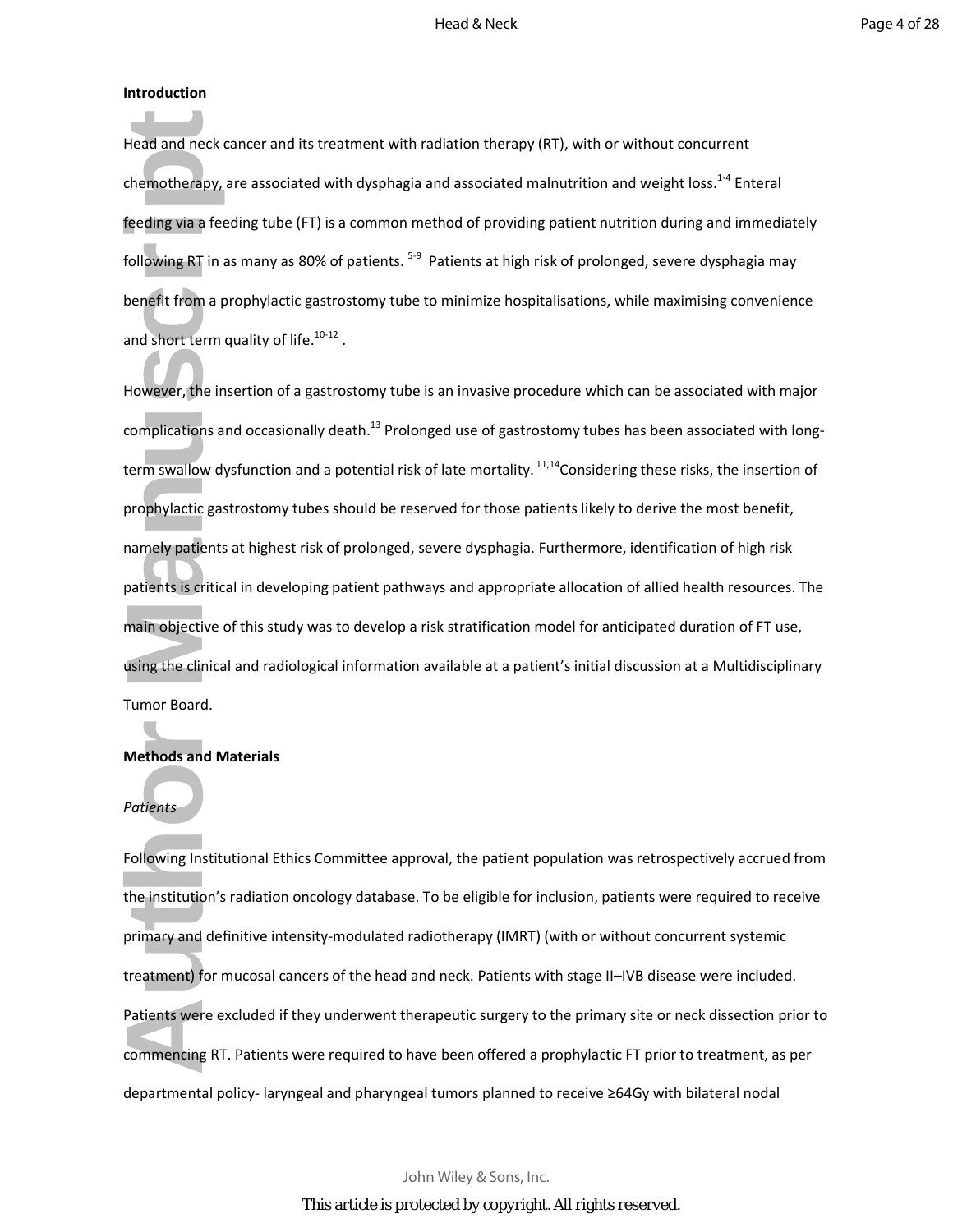irradiation, or having a pre-existing nutritional deficiency. All included patients had to be followed up by a dietician for a minimum of eight weeks post radiotherapy completion.

## *Pre-treatment evaluation*

Prior to treatment, each patient underwent diagnostic contrast-enhanced computed tomography (CECT) of the face, neck and chest, as well as whole-body positron emission tomography with low dose CT for coregistration (PET/CT). Selected patients underwent magnetic resonance imaging (MRI) through the face and neck, when it was thought clinically beneficial to assist in optimal target delineation, e.g. nasopharyngeal primary disease.

## *RT planning and treatment*

dietician for a mir<br>
Pre-treatment eve<br>
Prior to treatmen<br>
the face, neck and<br>
registration (PET/<br>
neck, when it was<br>
primary disease.<br>
RT planning and t<br>
Target volumes w<br>
available) were co<br>
(prophylactic) nod<br>
elective Target volumes were outlined on the planning CECT by one radiation oncologist. The PET/CT and MRI (if available) were co-registered with the planning CECT on the treatment planning system (TPS). The elective (prophylactic) nodes were defined according to consensus guidelines.<sup>15</sup> All patients received bilateral, elective irradiation of levels 2 to 4 nodes. Patients with oropharynx or nasopharynx cancers had bilateral, elective irradiation of level 1B nodes. In patients with oropharynx or hypopharynx cancers elective irradiation of ipsilateral level 5 nodes and the retrostyloid space was delivered to clinically node positive hemi-necks. In patients with cancer of the nasopharynx, bilateral retrostyloid space lymph nodes were treated to an elective dose. All T0 patients in this cohort were treated electively to bilateral nodal basins, including level 1B, while bilateral tonsils and tongue base were treated as high risk clinical target volume

(CTV).

Clinically and radiologically involved nodes were contoured individually. The prescribed doses were planned with a simultaneous integrated boost to a gross tumor volume (GTV), high riskCTV and low risk CTV. In 137 cases, the dose to GTV (66–70Gy), high risk CTV (63Gy) and elective CTV (56Gy) was planned at five fractions per week over six to seven weeks. The remaining two patients were prescribed 60 or 64Gy in 30 fractions. Medically fit patients were considered for concurrent systemic therapy based on disease stage and comorbidities.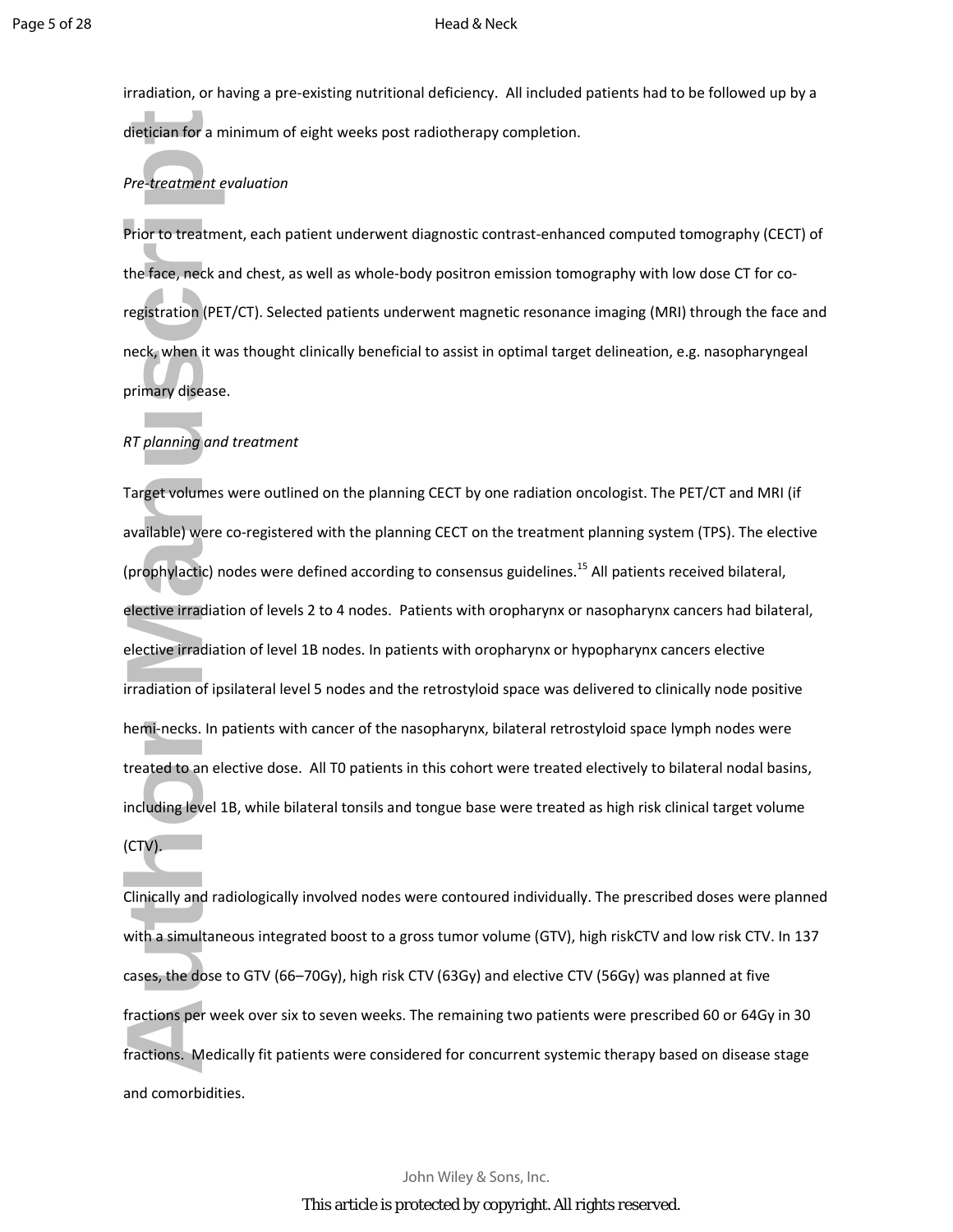Optimized IMRT plans, deliverable via seven to nine equally spaced step-and-shoot segmented beams on a 6 MV linear accelerator (Elekta Synergy, Elekta, Crawley, UK), were generated using either the Elekta CMS XiO or Monaco treatment planning systems (TPS) (Elekta, St Louis, MO, USA) on 0.25 cm CT slices.

### *Nutritional Assessment and Follow-Up*

All patients had a complete pre-therapy consultation with a dietician followed by weekly nutritional reviews while on therapy. Following therapy, dietetic review, whether by phone or in person, was conducted at least every two weeks following therapy until cessation of enteral feeding.

Adequacy of Enteral Intake (AEI) was recorded at each review using the scale: AEI 0 = 0–24%, AEI 1 = 25– 49%, AEI 2 = 50–74% and AEI 3 = 75–100% of daily nutritional needs. All patients were followed until their AEI was less than 1.

Speech pathology services were offered to all patients with oropharyngeal dysphagia to minimize aspiration and malnutrition risk. Video fluoroscopy and Fibreoptic Endoscopic Evaluation of Swallowing were available for at-risk patients. Swallowing rehabilitation was not available to this patient cohort.

### *Statistical Analyses*

Outcomes measured were 1) the risk of FT use for at least 25% of nutritional requirements (AEI  $\geq$  1) and 2) the duration of such use measured in days from the first date the AEI was recorded at 1 or higher to the date when it dropped to AEI 0 or the tube was removed.

Optimized IMRT p<br>6 MV linear accele<br>XiO or Monaco tre<br>XiO or Monaco tre<br>Mutritional Assess<br>All patients had a<br>reviews while on<br>conducted at leas<br>Adequacy of Ente<br>49%, AEI 2 = 50-7<br>AEI was less than<br>Speech pathology<br>and mal Potential patient and tumor related prognostic variables were subdivided according to previously reported cut-off points.<sup>16-19</sup> Only variables which would be known at the pre-therapy multidisciplinary tumor board were considered. For analysis of risk of FT use (Yes or No) we used the Fisher exact test if there were only two subgroups (eg. age ≤ or > 65 years), the Cochran-Armitage test for trend if there were three or more ordered subgroups (eg. ECOG performance status) or the Pearson chi square test for three or more

John Wiley & Sons, Inc.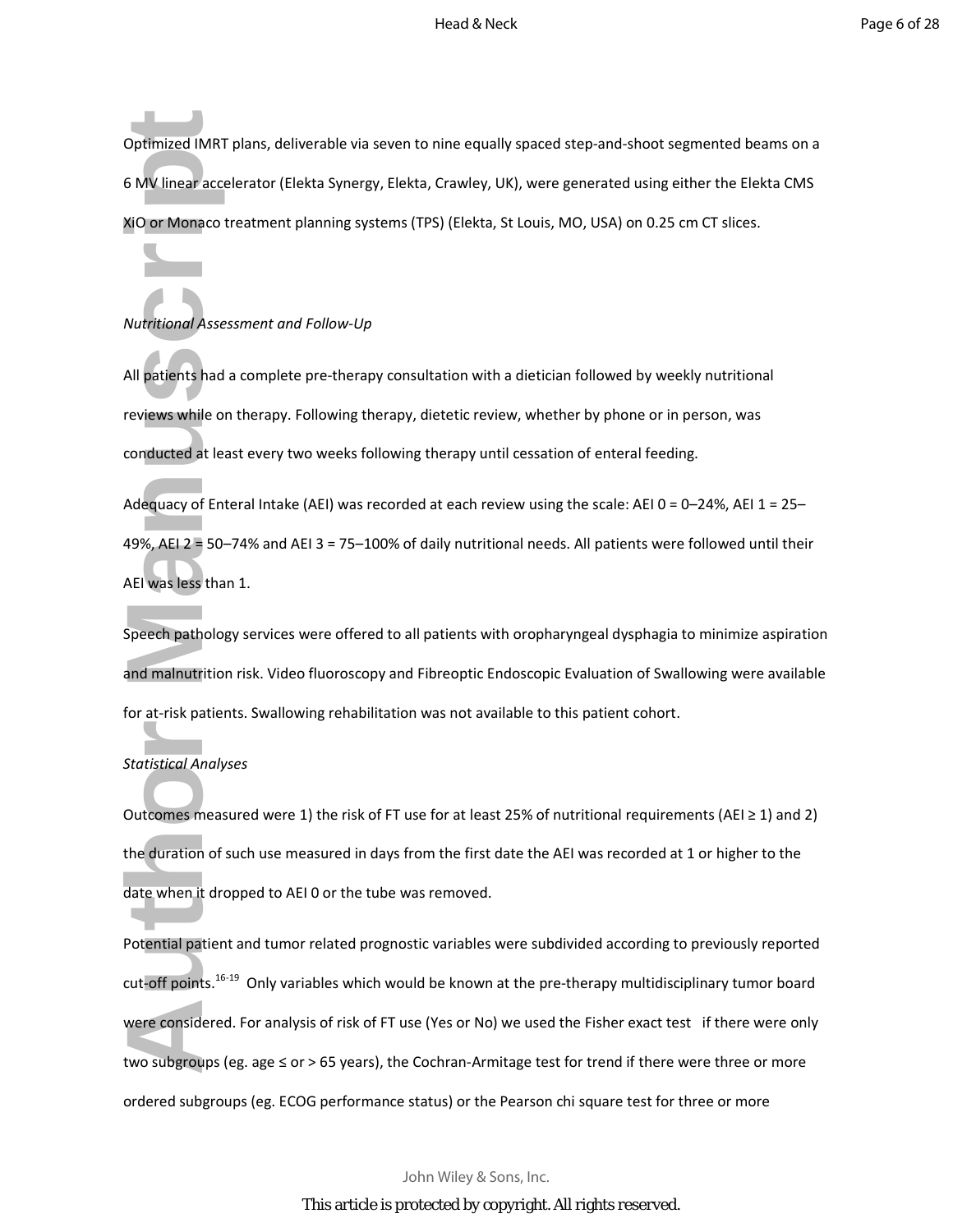unordered subgroups (eg. cancer site).<sup>20</sup> For analysis of duration of FT use, Kaplan-Meier analysis was carried out and subgroups were compared using the Mantel-Cox log rank test for differences or the Tarone-Ware test for trend.<sup>21,22</sup> As all patients were followed up to cessation of AEI  $\geq$  1 tube feeding, no durations were censored. All P values reported were two-sided and 95% confidence intervals (CI) were calculated. The significance criterion was P < 0.05 for previously reported prognostic factors or P < 0.005 for new prognostic factors (to adjust for multiple hypotheses).

Prognostic factors which were significant in the univariate analyses were tested in multivariable models to find the smallest number of independent prognostic factors which had a significant effect on the risk and duration of FT use. For risk of FT use, exact logistic regression with conditional maximum likelihood inference was used for the multivariable analyses with P values obtained from the exact conditional scores test.<sup>20</sup> For duration of FT use, Cox proportional hazards regression was used and the exponentials of the coefficients (e<sup>β</sup>) from the final model were interpreted as "Recovery rate ratios".

Both backwards and forwards stepwise regression was performed and variables were retained in the model if the P value was < 0.05. Patients with unknown values for a particular factor were omitted from any models containing that factor, except for Human Papilloma Virus (HPV) where "unknown" was treated as a separate level of the factor.

# **Results**

carried out and s<br>
Tarone-Ware test<br>
durations were ce<br>
calculated. The signew prognostic fa<br>
Prognostic factors<br>
find the smallest r<br>
duration of FT use<br>
inference was use<br>
test.<sup>20</sup> For duratio<br>
coefficients (e<sup>6</sup>) fr<br>
B Between January 2007 and December 2013, 139 eligible patients were treated with radical intent IMRT. Their median age at commencement of RT was 61 years (range 20 to 91) and 78% were male. The most common cancer site was oropharynx (78 patients, 56%). The other primary sites were nasopharynx (16, 12%), supraglottis (15, 11%), glottic larynx (14, 10%), hypopharynx (5, 4%), oral cavity, (2, 1%) and unknown primary (9, 7%). Forty-one of the 78 oropharynx patients (53%) and five of the nine with unknown primaries (56%) had known HPV positive disease. Patient demographic and tumor characteristics are shown in the "Total" column in Table 1.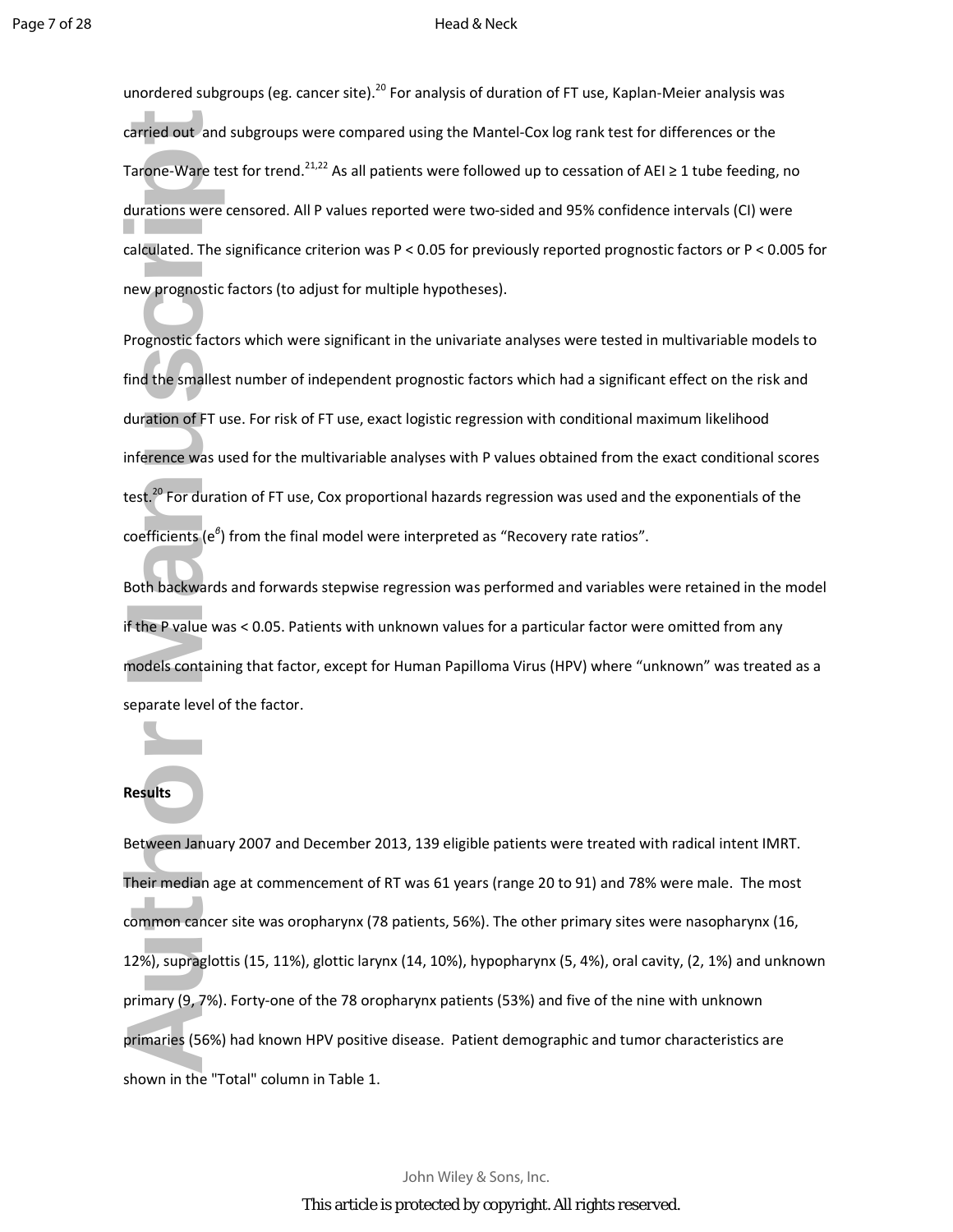Altogether, 101 patients (73%) used a FT for at least 25% of their nutritional requirements, for at least 48 hours. The Kaplan-Meier curve of duration of FT use at AEI ≥ 1 is shown in Figure 1. Patients who did not use the FT at this level are represented in the Figure with 0 days duration; hence the curve starts at 73% on the vertical axis. The median duration of FT use for all patients was 70 days (CI 55–81 days). Twenty-four patients (17%) used it for at least six months, ten (7%) for at least 12 months and two (1%) for more than two years but the curve was curtailed at 24 months for the purpose of clarity.

Ninety patients (65%) used the FT for at least 75% of their requirements (AEI 3) at some stage and 18 (13%) used it at this level for more than six months.

#### Univariate analyses

hours. The Kaplan<br>use the FT at this<br>the vertical axis. T<br>patients (17%) use<br>two years but the<br>Ninety patients (6<br>used it at this leve<br>Univariate analyse<br>Results of the uni<br>cavity or pharynx<br>or unknown prim:<br>FT use were T-Results of the univariate analyses on all 139 patients are shown in Table 1. Patients with cancer of the oral cavity or pharynx needed a feeding tube for longer than patients with cancers of supraglottis, glottic larynx or unknown primary (Figure 2). The other statistically significant prognostic factors for risk and duration of FT use were T-classification, N-classification, level 2 lymphadenopathy, bilateral neck lymphadenopathy, concurrent chemotherapy, prior dysphagia and prior malnutrition. BMI < 18.5 and negative HPV status in oropharynx or unknown primary patients were significantly associated only with longer duration of FT use. Retropharyngeal and level 3 nodal disease were not considered to be statistically significant factors, despite having P values less than 0.05, because they did not meet our criterion of P < 0.005 for new hypotheses and either risk or duration of FT use was not significant. Patients older than 65 years were less likely to use the FT than younger patients, yet there was no significant difference in duration of FT use. This was contrary to most previous studies. There were no significant associations between the risk or duration of tube feeding and tobacco or alcohol use, comorbidities scaled using the Charlson co-morbidity index, ECOG performance status, or levels 1, 4 or 5 lymphadenopathy.

#### Multivariable analyses

Cancer site was a significant prognostic factor, therefore, nine patients with unknown primaries were excluded from the multivariable analyses. Only one of the fourteen patients with glottic larynx cancer

> John Wiley & Sons, Inc. This article is protected by copyright. All rights reserved.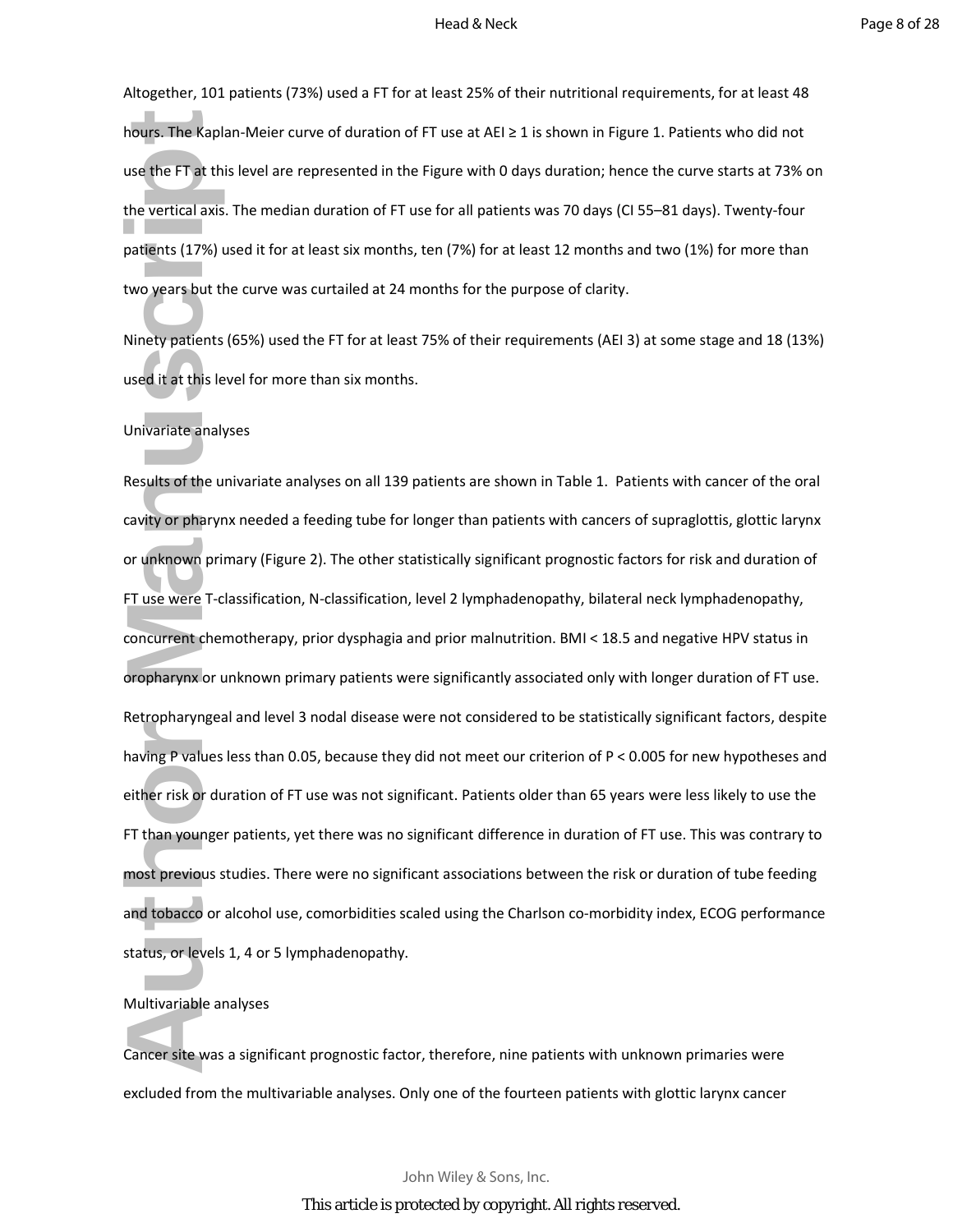needed to use a FT, so these patients were considered to be very low risk and also excluded from the multivariable analyses.

The remaining 116 patients with cancers in the pharynx, oral cavity or supraglottis were included in multivariable analyses for risk and duration of FT use for at least 25% of dietary needs. Factors with more than two subgroups were collapsed into two, specifically cancer site (pharynx and oral cavity versus supraglottis), T-classification (T3–4 versus T<3) and N-classification (N1–3 versus N0).

multivariable ana<br>
The remaining 11<br>
multivariable ana<br>
than two subgrou<br>
supraglottis), T-cla<br>
In the final model<br>
= 0.0030 and P = (<br>
of FT use respecti<br>
estimated to be 2<br>
it was estimated to be 2<br>
it was estimated to w In the final models T-classification 3–4 (P = 0.0018 and P <0.0001 respectively) and level 2 nodal disease (P = 0.0030 and P = 0.0001 respectively) were the only independent significant predictors of risk and duration of FT use respectively (Table 2). The recovery rate (rate of ceasing FT use at AEI ≥ 1) with T3–4 disease was estimated to be 25% of the rate in patients with T<3 disease (CI 16% – 39%) and with level 2 nodal disease it was estimated to be 45% of the rate in patients with no level 2 nodes involved (CI 30% – 67%). Patients with both T-classification 3–4 and level 2 nodal disease were predicted to recover at approximately 11% of the rate of patients with neither factor (i.e. T<3 and no level 2 nodal disease) (CI 5% – 26%). Table 3 and Figure 3 display the observed duration of FT use in the presence of neither, one or both of these two significant factors.

None of the other factors, which were significant in the univariate analyses, was statistically significant in the multivariable analyses after taking into account T-classification 3–4 and level 2 lymphadenopathy.

## **Discussion**

This analysis introduces a clinically useful and simple screening tool for both risk and duration of significant FT use, which is relevant when IMRT is used. Stratifying pharynx, oral cavity and supraglottis patients by two variables – T-classification (3–4) and presence of involved level 2 lymph nodes – separates patients into four distinct groups. Low risk patients have neither risk factor, low–intermediate risk patients have T<3 tumors with level 2 lymph nodes involved, high-intermediate risk patients have T3–4 tumors without level 2 nodes and high risk patients have T3–4 tumors and level 2 lymphadenopathy. This information is readily available when a patient is first presented at a Multidisciplinary Tumor Board and the model described

John Wiley & Sons, Inc.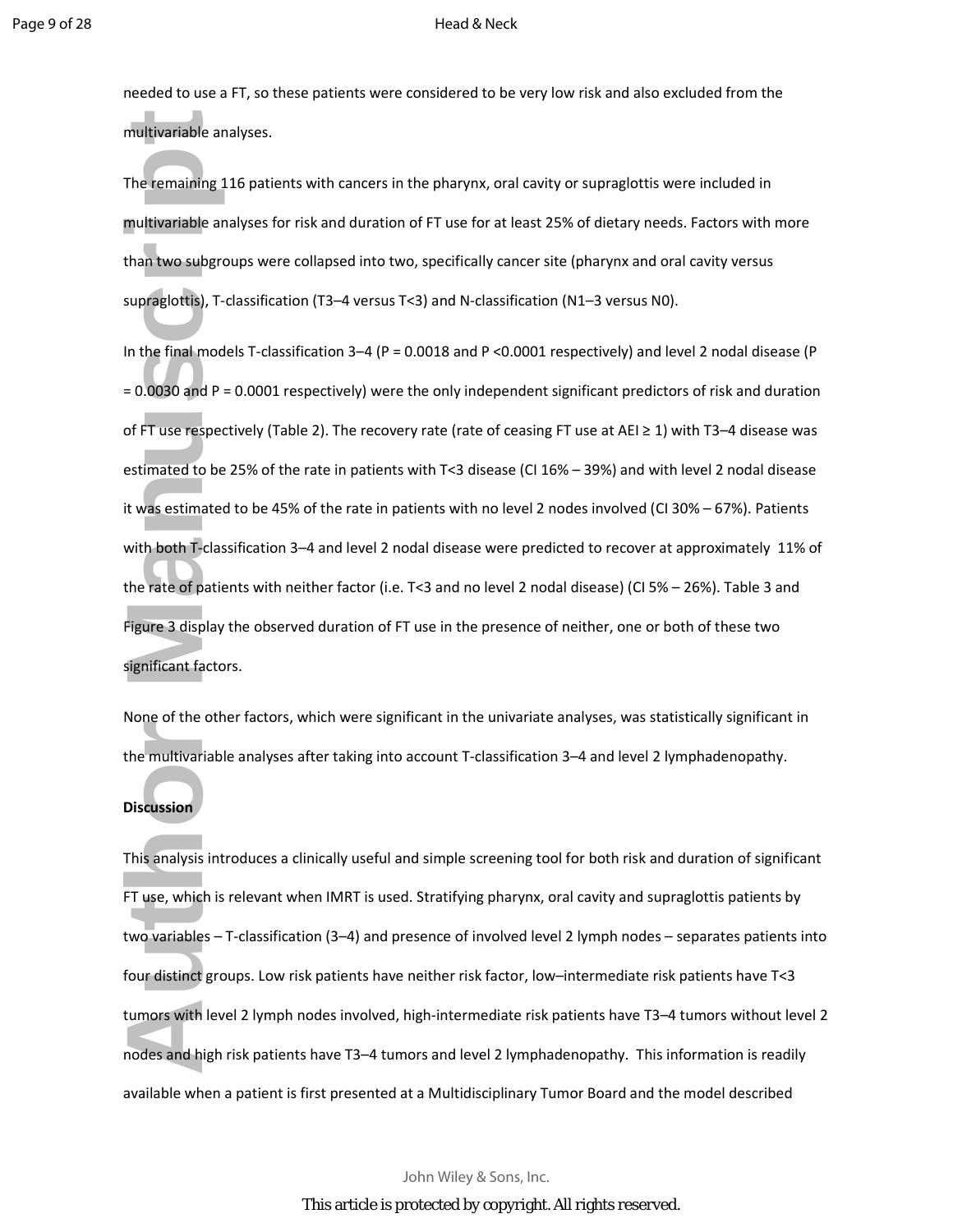could be used to guide decisions regarding insertion of prophylactic tubes. It does not take dosimetric factors into consideration.

factors into consident and the same of the with glottic larynx<br>
data). The risk for<br>
of pharyngeal mu<br>
involvement. The<br>
tonsillar fossae, to<br>
macroscopic tume<br>
macroscopic tume<br>
There still remain<br>
prophylactic FT fo<br>
pro In our experience, all but the lowest risk group had at least an 85% chance of requiring enteral feeding for at least 25% of their diet, for at least 48 hours, at some stage during therapy or convalescence. Patients with glottic larynx cancer had a very low risk of needing a feeding tube (approximately 7% in our limited data). The risk for patients with unknown primaries in the head and neck is likely to depend on the volume of pharyngeal mucosa and constrictor muscles irradiated and whether patients had level 2 nodal involvement. These patients received elective mucosal irradiation, predominantly base of tongue and tonsillar fossae, to 63Gy and often concurrent chemotherapy, but did not suffer physical obstruction from macroscopic tumor.

There still remains substantial controversy as to whether patients are best managed via reactive or prophylactic FT for RT related dysphagia.<sup>11</sup> However, even departments that adhere to strict reactive FT protocols insert prophylactic tubes in a subset of high risk patients, and, conversely, departments with policies of liberal prophylactic FT use will choose to spare a low risk subset of patients from undergoing the insertion procedure.

Apart from cancer site, we found advanced T-classification to be the most significant prognostic factor for duration of FT use. This is not a new finding and is consistent with the observations of numerous published studies.<sup>16, 23-26</sup> The most common dichotomy of T-classification in the published literature has been T1–2 versus T3–4 with the more advanced classifications universally having higher rates of acute and long term FT use.<sup>16, 26, 27</sup> The findings of our study support this.

The impact of level 2 lymph nodes on patient dysphagia is a novel finding. Lymph node positivity has been associated with increased FT dependence at six months (OR 7.08; P < 0.001).<sup>26</sup> We are able to report specifically on this subset of node positive patients owing to the careful and consistent target delineation under the direction of a single radiation oncologist. The causality of this finding remains unclear. Level 2 lymph nodes have a strong association with primary cancers of the oropharynx and, in the current series,

John Wiley & Sons, Inc.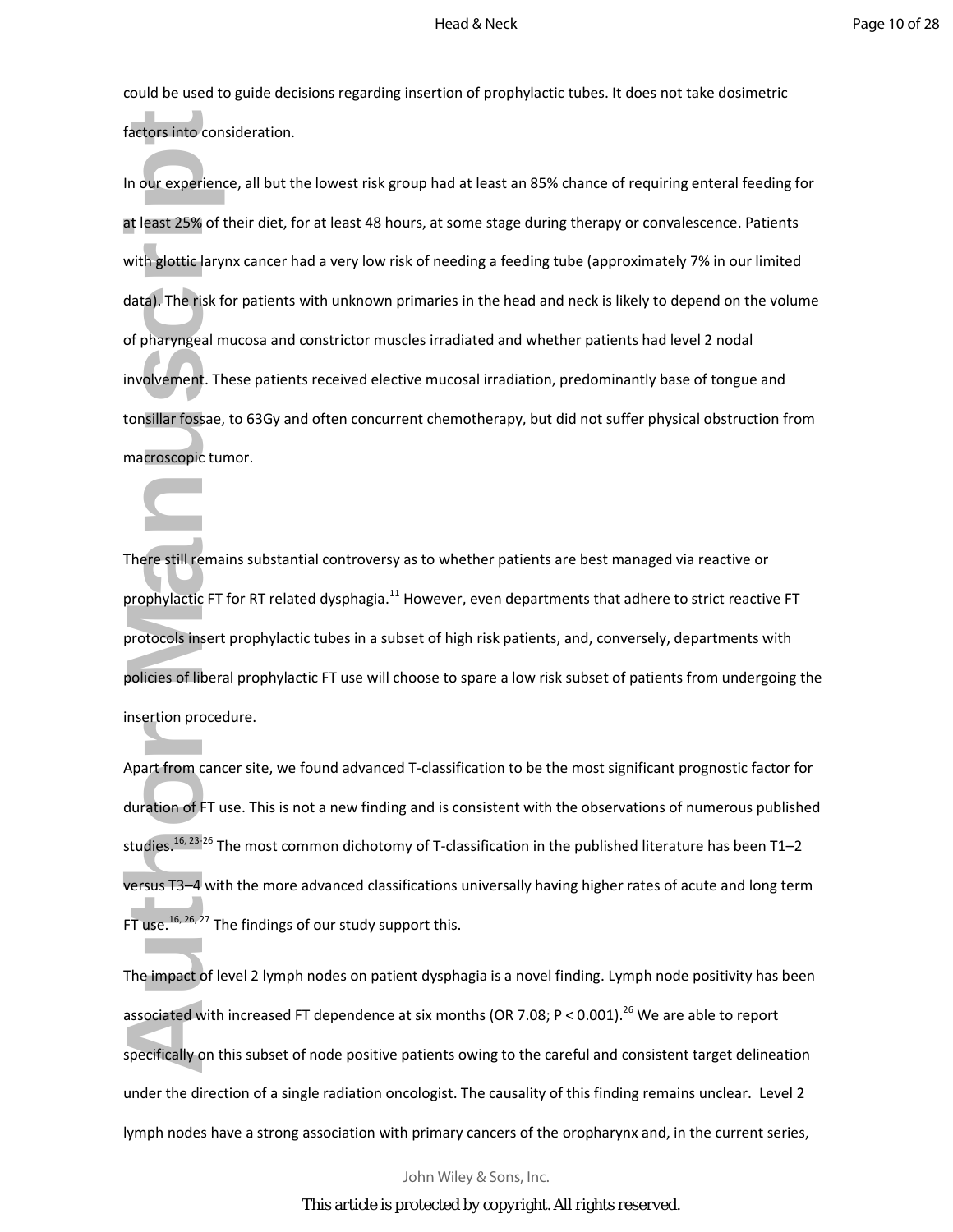that radiotherapy<br>
<sup>30</sup> In this study, all<br>
of neck level 1B. 1<br>
glands, which has<br>
Anatomically, leve<br>
severity of both x<br>
<sup>35</sup>The level 2 regic<br>
has been describe<br>
documented with<br>
Level 2 node invo<br>
such as altered fra<br> 69% of both oropharynx and nasopharynx cancers had level 2 adenopathy.<sup>28</sup> Numerous studies have shown that radiotherapy for oropharynx malignancy is associated with high rates of symptomatic dysphagia.<sup>16, 26,29,</sup> <sup>30</sup> In this study, all patients with oropharyngeal and nasopharyngeal cancer had elective, bilateral irradiation of neck level 1B. This would lead to high dose deposition in the region of the patient's submandibular glands, which has been documented to increase the risk of both xerostomia and dysphagia.<sup>26, 31</sup> Anatomically, level 2 nodes are close to the parotid glands. Like the submandibular glands, the risk and severity of both xerostomia and dysphagia have been associated with increasing dose to parotid glands.<sup>32-34,</sup>  $35$ The level 2 region lies lateral to the base of tongue for its entire cranio-caudal length.<sup>15</sup> The tongue base has been described as a crucial organ in swallowing and an increasing risk of dysphagia has been documented with increasing dose to this organ.<sup>26</sup>

Level 2 node involvement is associated with more advanced disease and thus more aggressive therapy, such as altered fractionation or use of concurrent systemic therapy. However, this is only by virtue of node positivity and a similar relationship was not seen in this study with adenopathy at other stations.

Regarding our univariate analysis, the finding that patients with pharyngeal and oral cavity carcinomas suffered more dysphagia than those with laryngeal primaries has been previously well documented.<sup>26</sup> Our finding that older patients were less likely to use FT is consistent with that of Wopken et al but is inconsistent with other published studies.<sup>25, 26, 36</sup> We did not observe any effect of alcohol abuse on FT use, as seen by Frowen et al. $^{24}$ 

The results of this study differ from several others in the duration of FT use for at least 25% of dietary needs. The median duration was over two months and at six months, 17% percent of patients were still using their FT. While earlier series have reported significantly higher rates of prolonged FT use, many modern studies, that have included patients treated with IMRT, have cited lower rates of long-term FT.  $5,11$ , 26, 35-38

It is important to distinguish FT use from FT dependence. A proportion of patients in this study who were using their FT at six months were also taking food and supplements orally. Eighteen patients (13%) were using their FT for more than 75% of daily needs for more than six months, which is consistent with recently

John Wiley & Sons, Inc.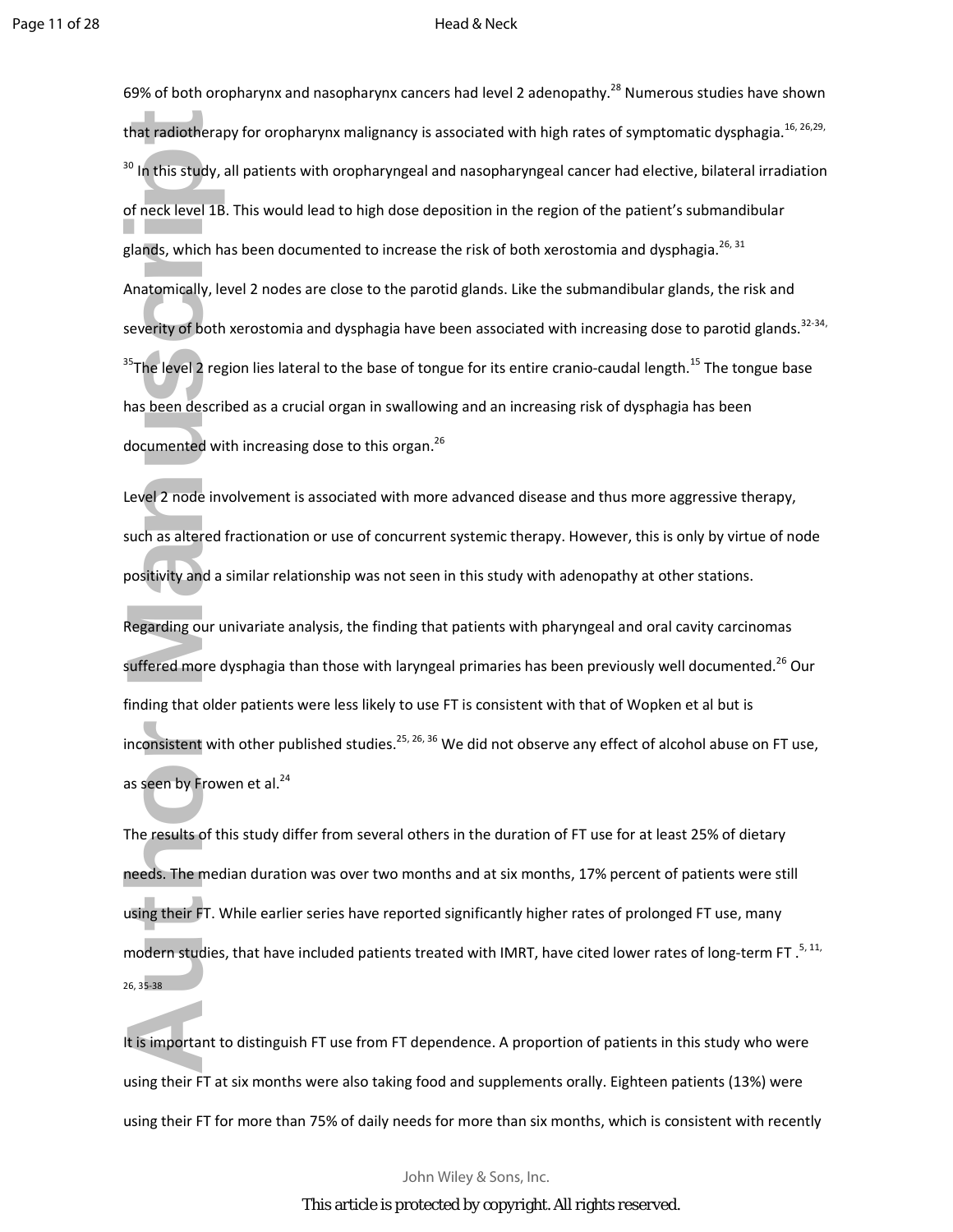published prophylactic cohorts, such as Wopken et al (10.7%). Regardless of nutritional intervention, it is common for patients with head and neck cancer to lose more than 10% of their bodyweight during and immediately following therapy  $.2, 3$  In many cases, an in situ gastrostomy tube provides a convenient way to optimize patient nutrition, even when they are eating. These patients have already avoided or suffered the potential complications associated with gastrostomy insertion, so it is not surprising that dieticians and nutritional counsellors sometimes encourage ongoing nutritional supplementation in patients still eating.

common for patie<br>
immediately follo<br>
optimize patient r<br>
potential complic<br>
nutritional counse<br>
In the short term,<br>
less negative impare<br>
literature almost<br>
inserted as a reac<br>
situ or repeatedly<br>
this FT on body in<br>
Undou In the short term, gastrostomies are more comfortable and convenient than nasogastric tubes and have less negative impact on body image and family life.<sup>12</sup> For this reason, it is not surprising that the medical literature almost universally reflects longer duration of FT use with gastrostomy as opposed to reactive nasogastric tubes.<sup>12, 39-41</sup> In reports where FT use at six months is less than 5%, a nasogastric tube was inserted as a reaction to failure of oral nutrition. It is not surprising that nasogastric tubes were not kept insitu or repeatedly re-inserted for the purpose of nutritional optimisation, given the poor acceptability of this FT on body image psychosocial function.<sup>11, 12, 38, 42</sup>

Undoubtedly, long term FT dependence has a striking negative impact on many domains of quality of life.<sup>43-</sup>  $^{47}$  A considerable amount of published data suggests that patients with prophylactic FT's are less likely to maintain an oral, or partial oral, diet during RT and that this can negatively affect short and long-term diet outcomes, as well as duration of FT dependence.<sup>11, 48, 49</sup> Despite the majority of reported studies showing higher FT use at six months with prophylactic FT, Salas et al found no difference and Silander et al reported lower rates of grade 3 dysphagia in patients with a prophylactic gastrostomy tube (2% vs 9%).  $40,50$ 

The high risk and duration of FT use in this study can also be explained by the high risk patients enrolled. All patients had bilateral neck irradiation, and gross disease was treated to an equivalent dose of 70Gy. Many series have included patients who were treated with ipsilateral and postoperative RT, who are not expected to use FTs routinely. In this series, 84 patients were treated with concurrent systemic therapy. This is known to increase acute toxicity, including severe dysphagia, although it did not affect FT use in our series.<sup>51</sup> Whilst concurrent chemotherapy did not retain significance following multivariable analyses, there may be some co-linearity with both T- and N-classification and the role it plays in more advanced disease.

John Wiley & Sons, Inc.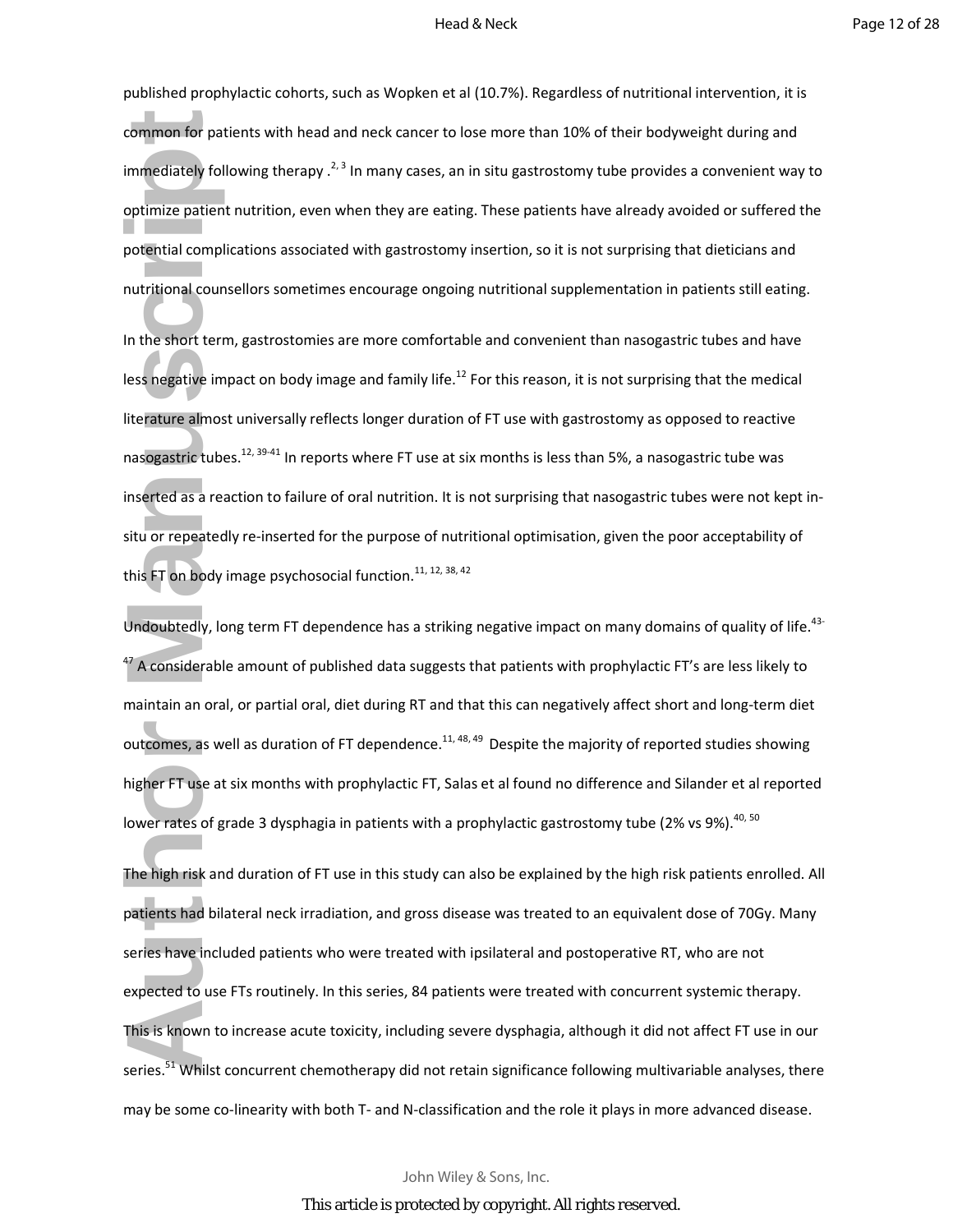Tumors of the glottic larynx had low risk of FT dependence and were excluded from the multivariable regression analyses. While earlier studies by Eisbruch, Caudell and Caglar have shown the larynx to be an important RT avoidance structure, a recent study by Wopken shows that patients with laryngeal primaries are the least likely to suffer FT dependence at six months (OR 1.00 vs. 13.82 for oropharynx and 16.19 for hypopharynx; p<0.001).<sup>26, 36, 52-54</sup> Treatment of salivary gland tumors is very rarely associated with dysphagia and therefore, this patient cohort was not included in this study.

regression analyso<br>
important RT avoi<br>
are the least likely<br>
hypopharynx; p<C<br>
and therefore, thi<br>
In this study, no p<br>
Carnaby-Mann et<br>
functional swallow<br>
to swallowing exe<br>
Hutcheson et al. r<br>
an oral, or partial<br>
lack In this study, no patient had access to swallowing rehabilitation. A randomized controlled trial reported by Carnaby-Mann et al. showed that swallowing exercises led to less deterioration of swallowing muscles and functional swallowing ability during chemoradiotherapy for head and neck cancers.<sup>14</sup> Patients randomised to swallowing exercises were more likely to maintain an oral diet and were less likely to use a FT.<sup>14</sup> Hutcheson et al. reported that adherence to swallowing exercises was similarly effective to maintenance of an oral, or partial oral, diet during chemoradiotherapy for better long term diet and shorter FT use.<sup>49</sup> The lack of swallowing exercises in this study may limit the ability the applicability of our data to patients who are exercising. However, the complete absence of swallowing exercises in this cohort, contributes to the uniformity of our data and possibly the internal validity of our findings. Swallowing exercises have definite patient benefits, but not all patients are adherent to prescribed swallowing exercises and many patients are partially adherent, making these benefits difficult to quantify.<sup>14,49</sup>

Furthermore, every effort was made to minimize patient pain, as analgesia has been associated with a shorter duration of FT use.<sup>47</sup> All patients were reviewed at least weekly by a medical doctor to prescribe analgesia in a stepwise fashion: mouthwashes and anti-thrush measures, simple analgesia (e.g. soluble paracetamol), local anaesthetic mouthwashes (e.g. xylocaine and cocaine), and ultimately titration of opioids. Prophylactic gabapentin was not administered, as it is not registered for this use in Australia, though it has been associated with reduced FT use in a previously published study.<sup>47</sup>

This study possesses all the limitations inherent to a single-institution, retrospective analysis. We are unable to provide data on patients' functional swallowing ability, however, we are able to accurately report on patients having oral, or partial oral, diet at various time points due to comprehensive, prospectively

John Wiley & Sons, Inc.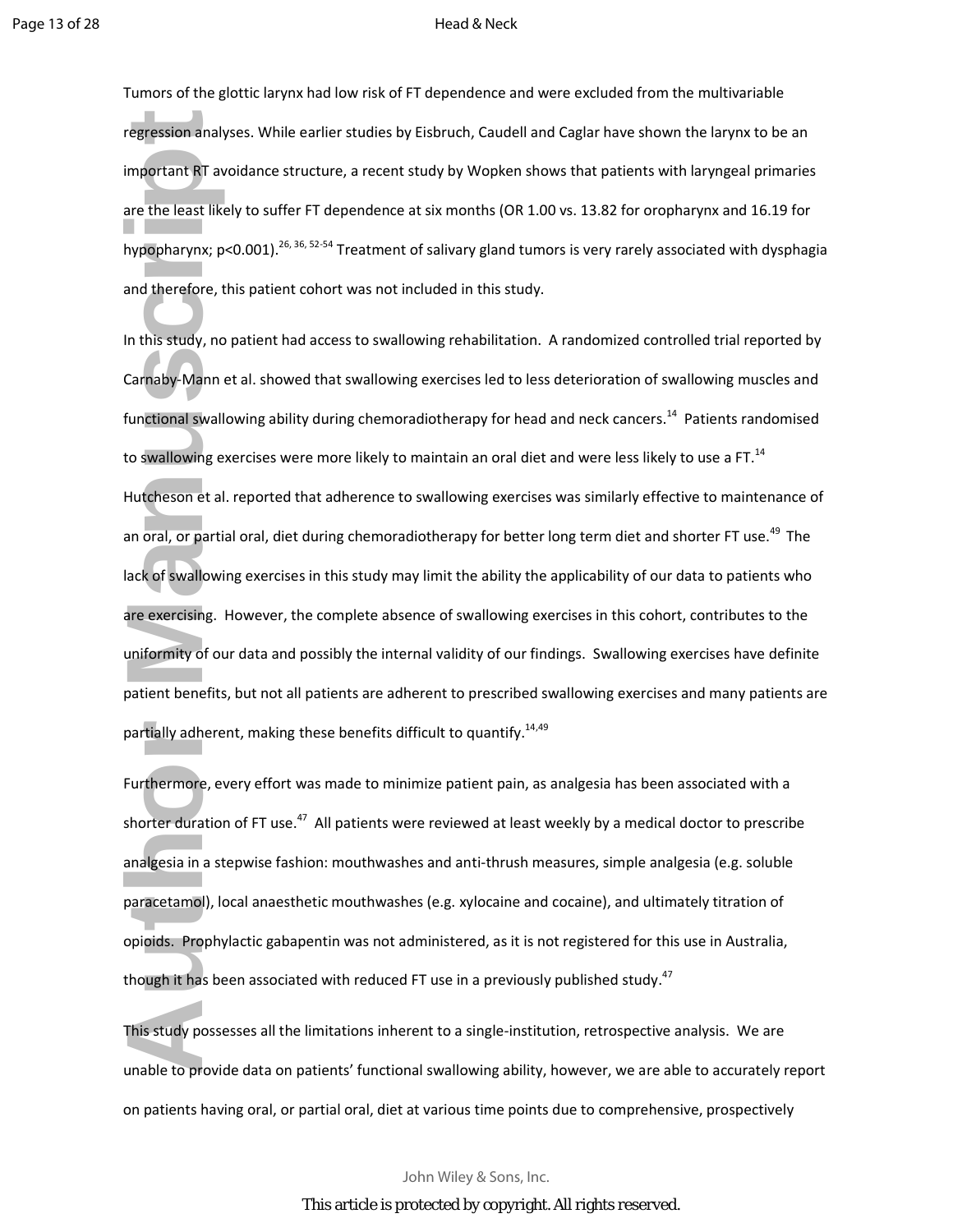recorded nutritional data. All of the patients were treated by a single radiation oncologist, however, it must be acknowledged that these patients were treated over eight years, a sufficient time period for even individual practice to vary. All patients were treated in the FDG PET and IMRT era, without swallowing exercises. This lends to uniformity in staging, volume delineation, and treatment delivery across the cohort. This study proposes a simple and novel clinical risk stratification tool that warrants prospective validation.

## **Conclusion**

In patients with pharynx or supraglottic larynx cancers treated with definitive, bilateral IMRT, with or without concurrent systemic therapy, two clinical risk factors, namely T-classification 3–4 and level 2 lymphadenopathy, can potentially stratify patients into four distinct risk groups for developing severe dysphagia requiring FT use for at least 25% of their dietary requirements. This stratification may be useful in the clinic prior to radiotherapy planning and treatment so that patients at risk may have a FT inserted early prior to further nutritional status deterioration.

must be acknowle<br>
individual practice<br>
exercises. This ler<br>
cohort. This study<br>
validation<br> **Conclusion**<br>
In patients with p<br>
without concurrer<br>
lymphadenopath<sub>)</sub><br>
dysphagia requirin<br>
in the clinic prior to furt<br>
early pri North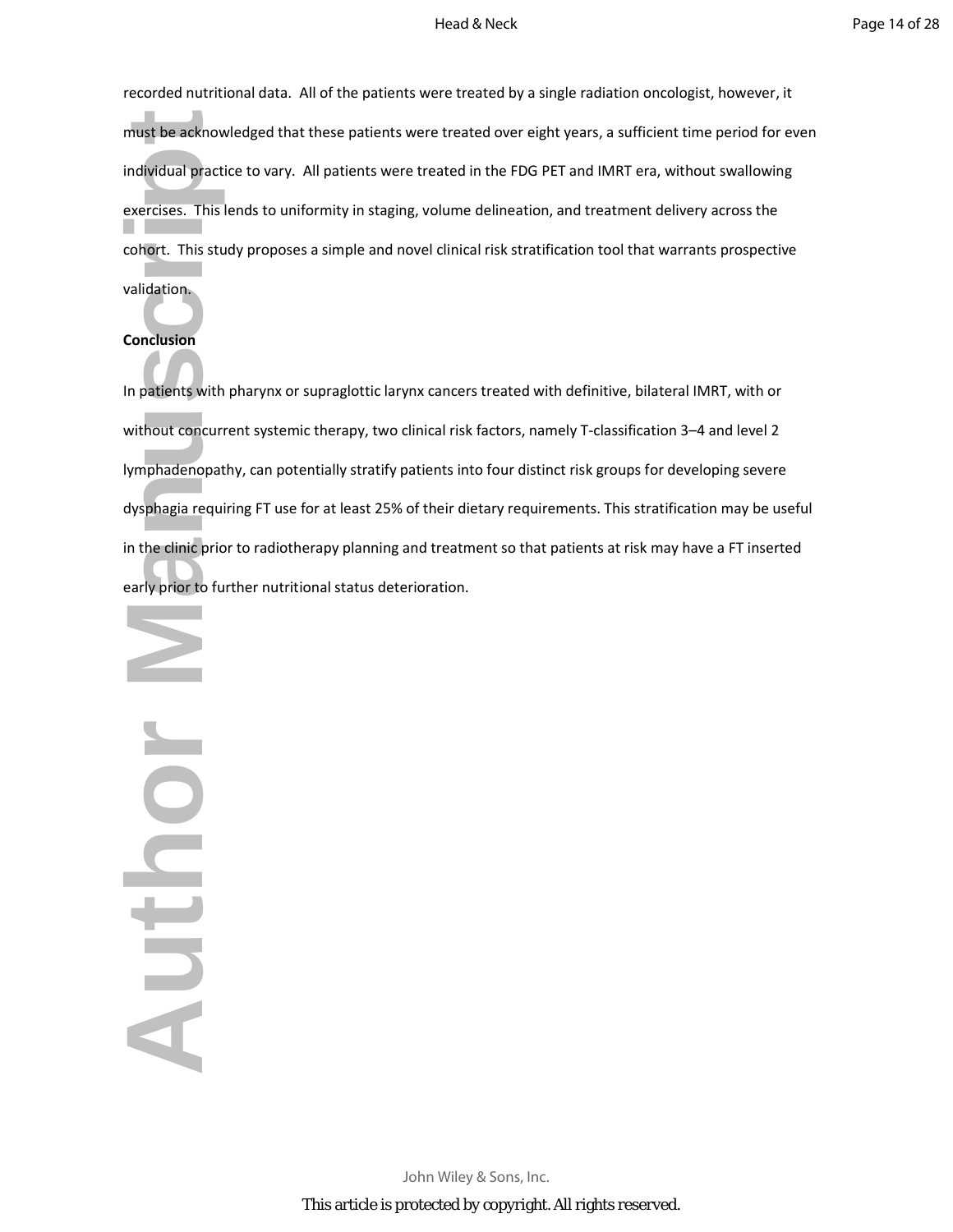### **References**

- 1. De Luis DA, Izaola O, Aller R. Nutritional status in head and neck cancer patients. *Eur Rev Med Pharmacol Sci* 2007;11:239-243.
- 2. Ng K, Leung SF, Johnson PJ, Woo J. Nutritional consequences of radiotherapy in nasopharynx cancer patients. *Nutr Cancer* 2004;49:156-161.
- Silver HJ, Dietrich MS, Murphy BA. Changes in body mass, energy balance, physical function, and inflammatory state in patients with locally advanced head and neck cancer treated with concurrent chemoradiation after low-dose induction chemotherapy. *Head Neck* 2007;29:893-900.
- 4. van Wayenburg CA, Rasmussen-Conrad EL, van den Berg MG, et al. Weight loss in head and neck cancer patients little noticed in general practice. *J Prim Health Care* 2010;2:16-21.
- 1. De Luis D,<br>
Pharmacc<br>
2. Ng K, Leu<br>
patients.<br>
3. Silver HJ,<br>
inflamma<br>
chemorac<br>
4. van Waye<br>
cancer pa<br>
5. Ang KK, H<br>
advanced<br> *Oncol* 200<br>
6. Beckmann<br>
combinat<br>
2005;27:3<br>
7. Bourhis J,<br>
with or w<br>
99-02): Al<br>
8. D 5. Ang KK, Harris J, Garden AS, et al. Concomitant boost radiation plus concurrent cisplatin for advanced head and neck carcinomas: Radiation Therapy Oncology Group phase II trial 99-14. *J Clin Oncol* 2005;23:3008-3015.
	- 6. Beckmann GK, Hoppe F, Pfreundner L, Flentje MP. Hyperfractionated accelerated radiotherapy in combination with weekly cisplatin for locally advanced head and neck cancer. *Head Neck*

2005;27:36-43.

- 7. Bourhis J, Sire C, Graff P, et al. Concomitant chemoradiotherapy versus acceleration of radiotherapy with or without concomitant chemotherapy in locally advanced head and neck carcinoma (GORTEC 99-02): An open-label phase 3 randomised trial. *Lancet Oncol* 2012;13:145-153.
- 8. Driessen CM, Janssens GO, van der Graaf WT, et al. Toxicity and efficacy of accelerated radiotherapy with concurrent weekly cisplatin for locally advanced head and neck carcinoma. *Head Neck* 2015.
- 9. Ho KF, Swindell R, Brammer CV. Dose intensity comparison between weekly and 3-weekly cisplatin delivered concurrently with radical radiotherapy for head and neck cancer: A retrospective comparison from new cross hospital, Wolverhampton, UK. *Acta Oncol* 2008;47:1513-1518.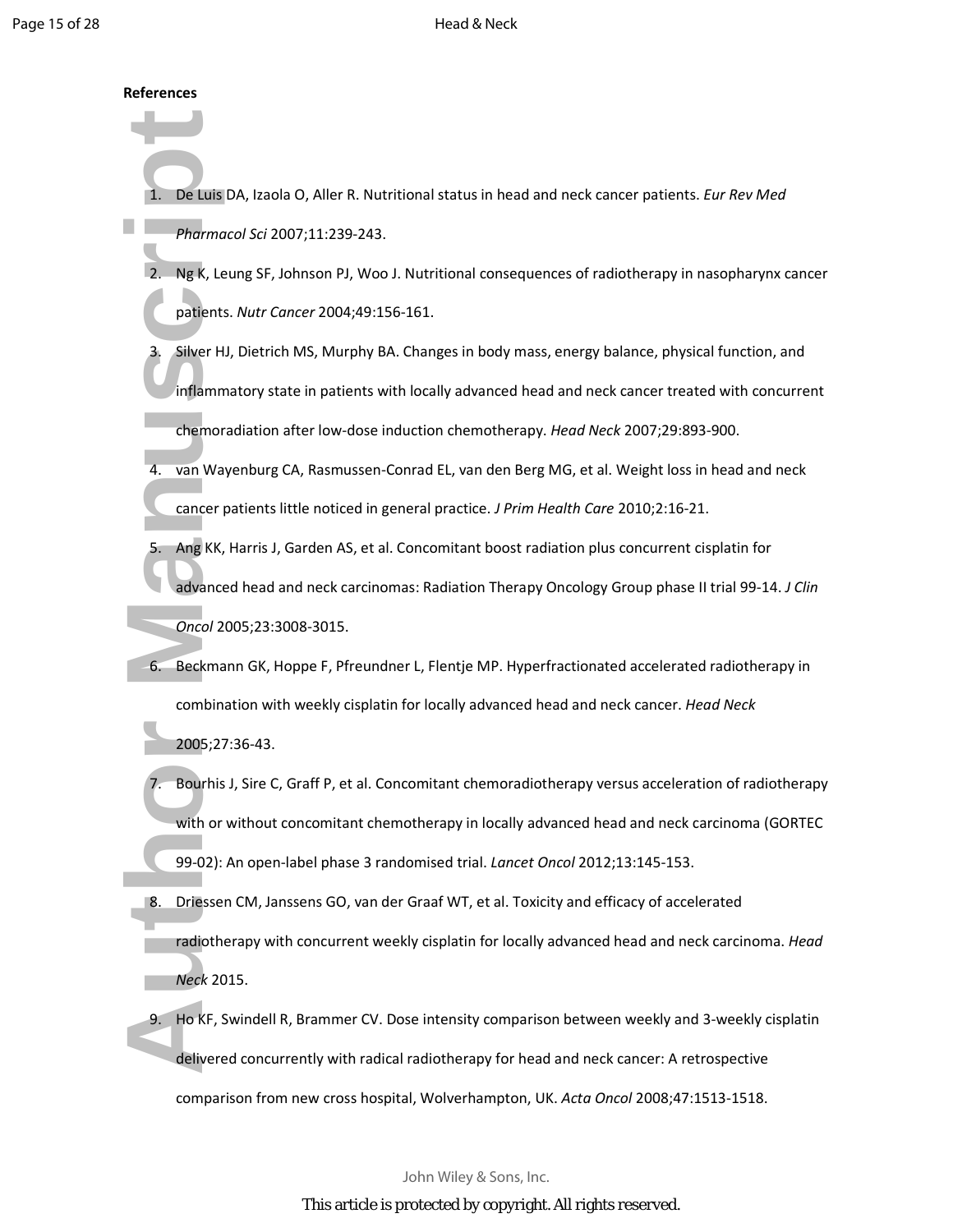10. Bossola M. Nutritional interventions in head and neck cancer patients undergoing

chemoradiotherapy: A narrative review. *Nutrients* 2015;7:265-276.

- 11. Koyfman SA, Adelstein DJ. Enteral feeding tubes in patients undergoing definitive chemoradiation therapy for head-and-neck cancer: A critical review. *Int J Radiat Oncol Biol Phys* 2012;84:581-589.
- 12. Corry J, Poon W, McPhee N, et al. Prospective study of percutaneous endoscopic gastrostomy tubes versus nasogastric tubes for enteral feeding in patients with head and neck cancer undergoing(chemo) radiation. *Head Neck* 2009;31:867-876.
- 13. Grant DG, Bradley PT, Pothier DD, et al. Complications following gastrostomy tube insertion in patients with head and neck cancer: A prospective multi-institution study, systematic review and meta-analysis. *Clin Otolaryngol* 2009;34:103-112.
- 14. Carnaby-Mann G, Crary MA, Schmalfuss I, Amdur R. "Pharyngocise": randomized controlled trial of preventative exercises to maintain muscle structure and swallowing function during head-and-neck chemoradiotherapy. *Int J Radiat Oncol Biol Phys* 2012;83(1):210-9.
- chemorac<br>
11. Koyfman<br>
therapy for the therapy for the therapy for the versus na<br>
undergoir<br>
13. Grant DG<sub>,</sub> patients v<br>
meta-ana<br>
14. Carnaby-f<br>
preventat<br>
chemorac<br>
15. Gregoire<br>
2013 upd<br>
Radiother<br>
16. Bhayani N<br>
oroph 15. Gregoire V, Ang K, Budach W, et al. Delineation of the neck node levels for head and neck tumors: A 2013 update. DAHANCA, EORTC, HKNPCSQ, NCIC CTG, NCRI, RTOG, TROG consensus guidelines. *Radiother Oncol* 2014;110:172-181.
	- 16. Bhayani MK, Hutcheson KA, Barringer DA, et al. Gastrostomy tube placement in patients with oropharyngeal carcinoma treated with radiotherapy or chemoradiotherapy: Factors affecting placement and dependence. *Head Neck* 2013;35:1634-1640.
	- 17. Christianen ME, Schilstra C, Beetz I, et al. Predictive modelling for swallowing dysfunction after primary (chemo)radiation: Results of a prospective observational study. *Radiother Oncol* 2012;105:107-114.
	- 18. Mallick I, Gupta SK, Ray R, et al. Predictors of weight loss during conformal radiotherapy for head and neck cancers - how important are planning target volumes? *Clin Oncol (R Coll Radiol)* 2013;25:557-563.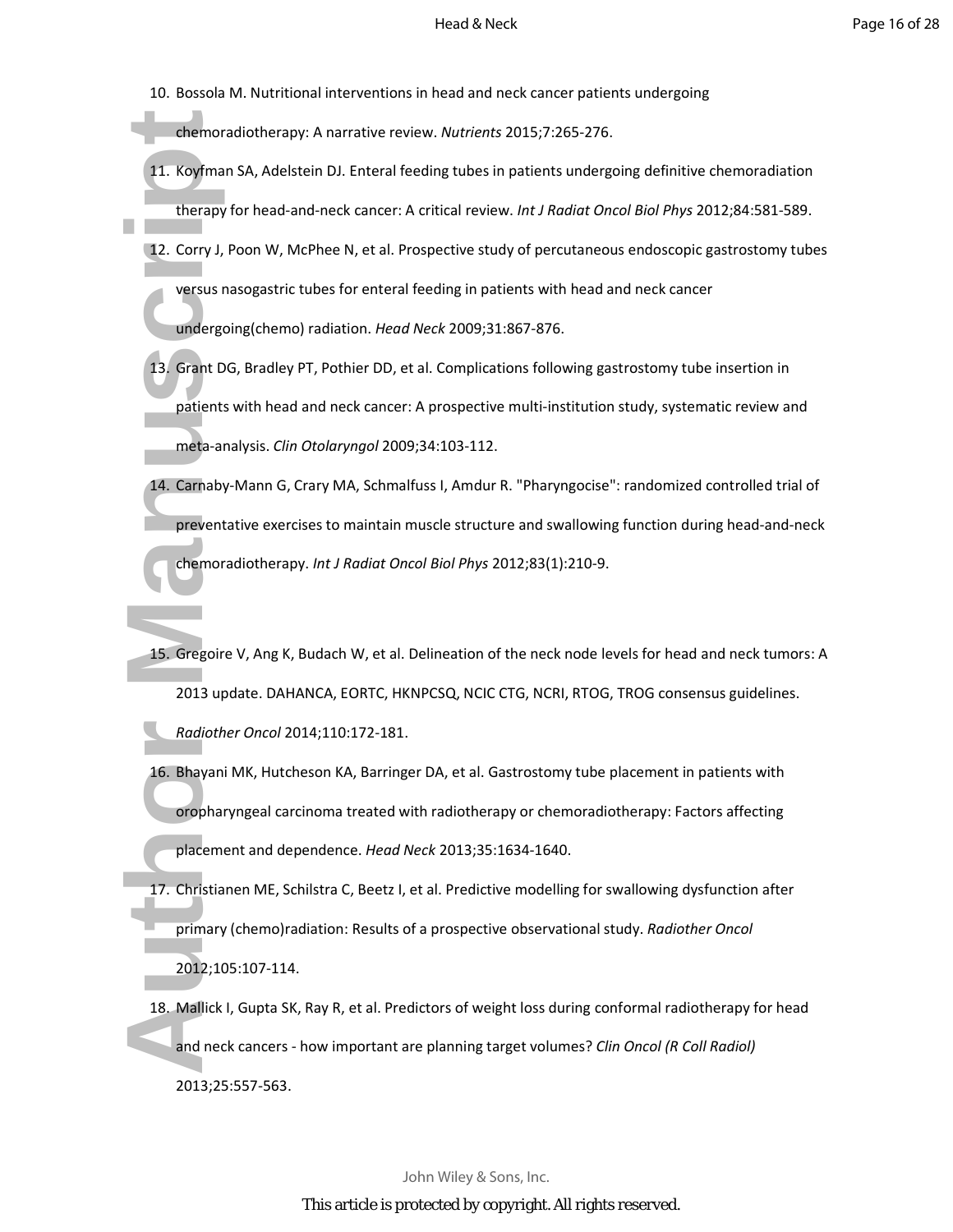- 19. Poulsen MG, Riddle B, Keller J, Porceddu SV, Tripcony L. Predictors of acute grade 4 swallowing
	- toxicity in patients with stages iii and iv squamous carcinoma of the head and neck treated with radiotherapy alone. *Radiother Oncol* 2008;87:253-259.
- 20. Cytel studio (2005) Cytel Software Corporation, Cambridge, MA, USA.
- 21. R core team (2014). R: A language and environment for statistical computing. R foundation for statistical computing, Vienna, Austria.
- 22. VSN International (2013). Genstat for Windows 16th edition, VSN International, Hemel Hempstead,
- 23. Cheng SS, Terrell JE, Bradford CR, et al. Variables associated with feeding tube placement in head and neck cancer. *Arch Otolaryngol Head Neck Surg* 2006;132:655-661.
- 24. Frowen J, Cotton S, Corry J, Perry A. Impact of demographics, tumor characteristics, and treatment factors on swallowing after (chemo)radiotherapy for head and neck cancer. *Head Neck*

2010;32:513-528.

UK.

- 25. Machtay M, Moughan J, Trotti A, et al. Factors associated with severe late toxicity after concurrent chemoradiation for locally advanced head and neck cancer: An RTOG analysis. *J Clin Oncol* 2008;26:3582-3589.
- 26. Wopken K, Bijl HP, van der Schaaf, et al. Development of a multivariable normal tissue complication probability (NTCP) model for tube feeding dependence after curative radiotherapy/chemo-

radiotherapy in head and neck cancer. *Radiother Oncol* 2014;113:95-101.

27. Mangar S, Slevin N, Mais K, Sykes A. Evaluating predictive factors for determining enteral nutrition in patients receiving radical radiotherapy for head and neck cancer: A retrospective review.

*Radiother Oncol* 2006;78:152-158.

- toxicity in<br>
radiother<br>
20. Cytel stuce<br>
21. R core tea<br>
statistical<br>
22. VSN Inter<br>
UK.<br>
23. Cheng SS,<br>
and neck<br>
24. Frowen J,<br>
factors or<br>
2010;32:5<br>
25. Machtay<br>
chemorac<br>
2008;26:3<br>
26. Wopken Probabilit<br>
radiother<br>
2 28. Sanguineti G, Califano J, Stafford E, et al. Defining the risk of involvement for each neck nodal level in patients with early T-stage node-positive oropharyngeal carcinoma. *Int J Radiat Oncol Biol Phys* 2009;74:1356-1364.
	- 29. Beaver ME, Matheny KE, Roberts DB, Myers JN, et al. Predictors of weight loss during radiation therapy. *Otolaryngol Head Neck Surg* 2001;125:645-648.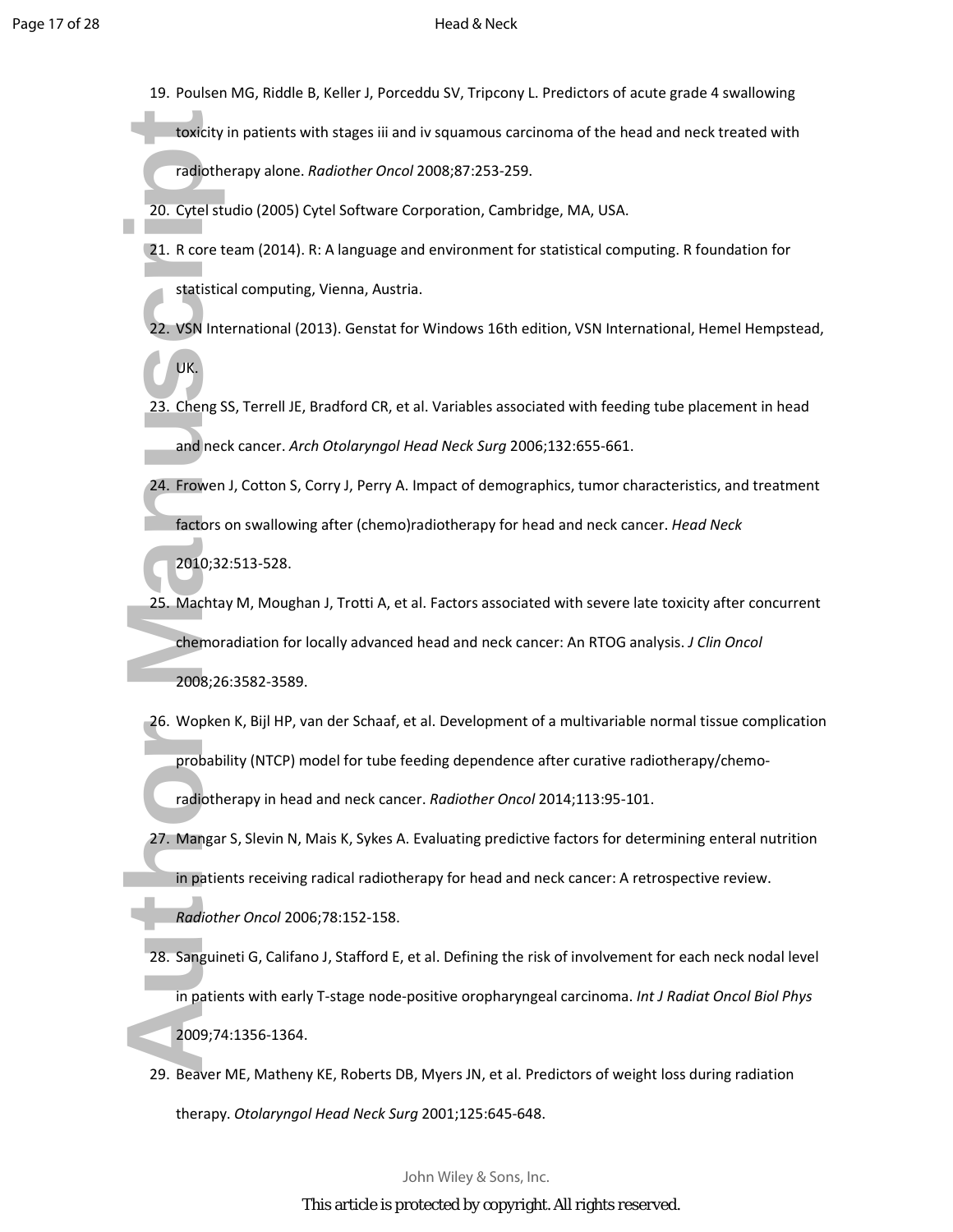- 30. Nugent B, Parker MJ, McIntyre IA. Nasogastric tube feeding and percutaneous endoscopic
	- gastrostomy tube feeding in patients with head and neck cancer. *J Hum Nutr Diet* 2010;23:277-284.
- 31. Little M, Schipper M, Feng FY, et al. Reducing xerostomia after chemo-IMRT for head-and-neck cancer: Beyond sparing the parotid glands. *Int J Radiat Oncol Biol Phys* 2012;83:1007-1014.
- 32. Bentzen SM, Constine LS, Deasy JO, et al. Quantitative analyses of normal tissue effects in the clinic (QUANTEC): An introduction to the scientific issues. *Int J Radiat Oncol Biol Phys* 2010;76:S3-9.
- 33. Dawes C. Rhythms in salivary flow rate and composition. *Int J Chronobiol* 1974;2:253-279.
- 34. Jellema AP, Slotman BJ, Doornaert P, Leemans CR, Langendijk JA. Unilateral versus bilateral irradiation in squamous cell head and neck cancer in relation to patient-rated xerostomia and sticky saliva. *Radiother Oncol* 2007;85:83-89.
- 35. Chen AM, Li BQ, Lau DH, et al. Evaluating the role of prophylactic gastrostomy tube placement prior to definitive chemoradiotherapy for head and neck cancer. *Int J Radiat Oncol Biol Phys* 2010;78:1026-1032.
- 36. Caudell JJ, Schaner PE, Desmond RA, Meredith RF, Sepncer SA, Bonner JA. Dosimetric factors associated with long-term dysphagia after definitive radiotherapy for squamous cell carcinoma of the head and neck. *Int J Radiat Oncol Biol Phys* 2010;76:403-409.
- gastrosto<br>
31. Little M, S<br>
cancer: B<br>
32. Bentzen S<br>
(QUANTE<br>
33. Dawes C.<br>
34. Jellema A<br>
irradiation<br>
saliva. Ra<br>
35. Chen AM,<br>
to definiti<br>
2010;78:1<br>
36. Caudell JJ<br>
associate<br>
the head<br>
37. Sanguinet<br>
mucosa a<br>
exclu 37. Sanguineti G, Gunn GB, Parker BC, Endres EJ, Zeng J, Fiorino C. Weekly dose-volume parameters of mucosa and constrictor muscles predict the use of percutaneous endoscopic gastrostomy during exclusive intensity-modulated radiotherapy for oropharyngeal cancer. *Int J Radiat Oncol Biol Phys* 2011;79:52-59.
	- 38. Clavel S, Fortin B, Despres P, et al. Enteral feeding during chemoradiotherapy for advanced headand-neck cancer: A single-institution experience using a reactive approach. *Int J Radiat Oncol Biol Phys* 2011;79:763-769.
	- 39. Mekhail TM, Adelstein DJ, Rybicki LA, Larto MA, Saxton JP, Lavertu P. Enteral nutrition during the treatment of head and neck carcinoma: Is a percutaneous endoscopic gastrostomy tube preferable to a nasogastric tube? *Cancer* 2001;91:1785-1790.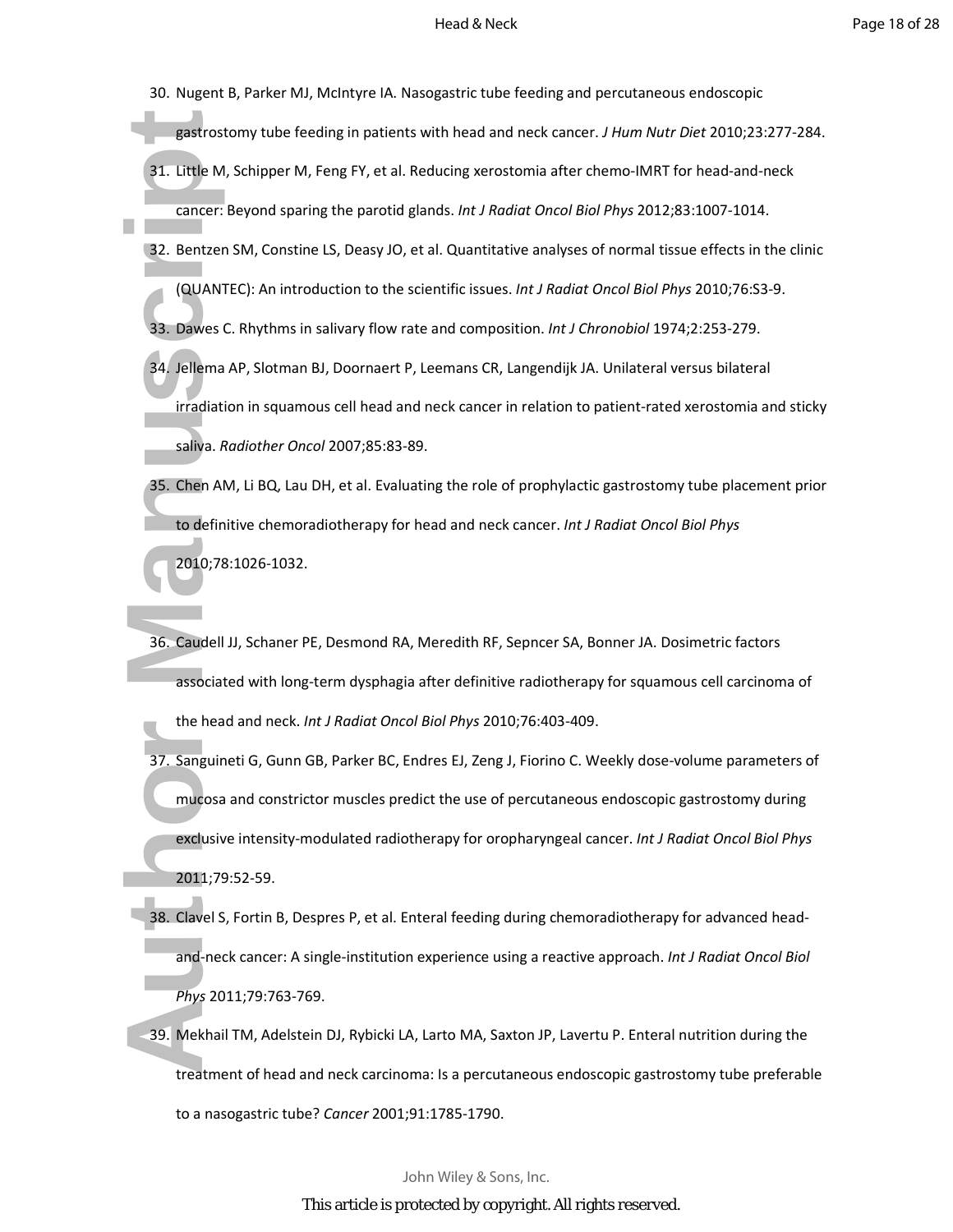- 40. Silander E, Nyman J, Bove M, Johansson L, Larsson S, Hammerlid E. Impact of prophylactic
	- percutaneous endoscopic gastrostomy on malnutrition and quality of life in patients with head and neck cancer: A randomized study. *Head Neck* 2012;34:1-9.
- 41. Tyldesley S, Sheehan F, Munk P, et al. The use of radiologically placed gastrostomy tubes in head and neck cancer patients receiving radiotherapy. *Int J Radiat Oncol Biol Phys* 1996;36:1205-1209.
- 42. Roberge C, Tran M, Massoud C, et al. Quality of life and home enteral tube feeding: A French prospective study in patients with head and neck or oesophageal cancer. *Br J Cancer* 2000;82:263-
	- 269.
- 43. El-Deiry MW, Fultran ND, McDowell JA, Weymuller EA Jr, Yueh B. Influences and predictors of longterm quality of life in head and neck cancer survivors. *Arch Otolaryngol Head Neck Surg* 2009;135:380-384.
- 44. Gurney TA, Eisele DW, Orloff LA, Wang SJ. Predictors of quality of life after treatment for oral cavity and oropharyngeal carcinoma. *Otolaryngol Head Neck Surg* 2008;139:262-267.
- 45. Nguyen NP, Frank C, Moltz CC, et al. Impact of dysphagia on quality of life after treatment of headand-neck cancer. *Int J Radiat Oncol Biol Phys* 2005;61:772-778.
- 46. Rogers SN, Thomson R, O'Toole P, Lowe D. Patients experience with long-term percutaneous endoscopic gastrostomy feeding following primary surgery for oral and oropharyngeal cancer. *Oral Oncol* 2007;43:499-507.
- percutane<br>
neck cance<br>
41. Tyldesley<br>
and neck<br>
42. Roberge (<br>
prospecti<br>
269.<br>
43. El-Deiry M<br>
term qual<br>
2009;135<br>
44. Gurney T*r*<br>
and oropl<br>
45. Nguyen N<br>
and-neck<br>
46. Rogers SM<br>
endoscop<br> *Oncol* 200<br>
47. Yang W, M<br> 47. Yang W, McNutt TR, Dudley SA, et al. Predictive Factors for Prophylactic Percutaneous Endoscopic Gastrostomy (PEG) Tube Placement and Use in Head and Neck Patients Following Intensity-Modulated Radiation Therapy (IMRT) Treatment: Concordance, Discrepancies, and the Role of Gabapentin. Dysphagia 2016;31(2):206-13.
	- 48. Langmore S, Krisciunas GP, Miloro KV, Evans SR, Cheng DM. Does PEG use cause dysphagia in head and neck cancer patients? Dysphagia 2012;27(2):251-9.
	- 49. Hutcheson KA, Bhayani MK, Beadle BM, et al. Eat and exercise during radiotherapy or chemoradiotherapy for pharyngeal cancers: use it or lose it. JAMA Otolaryngol Head Neck Surg 2013;139(11):1127-34.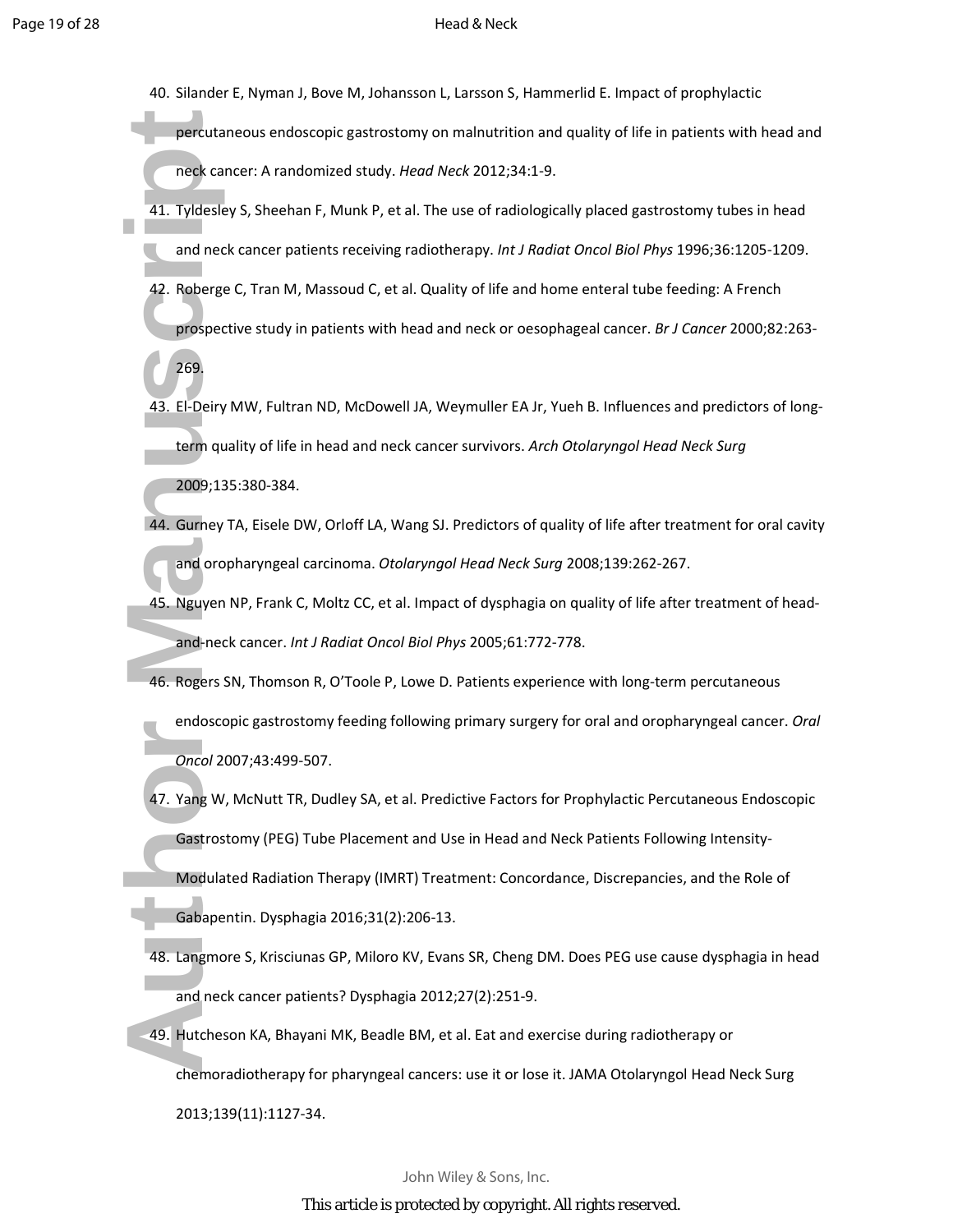- 50. Salas S, Baumstarck-Barrau K, Alfonsi M, et al. Impact of the prophylactic gastrostomy for
	- unresectable squamous cell head and neck carcinomas treated with radio-chemotherapy on quality of life: Prospective randomized trial. *Radiother Oncol* 2009;93:503-509.
- 51. Trotti A, Pajak TF, Gwede CK, et al. TAME: Development of a new method for summarising adverse events of cancer treatment by the radiation therapy oncology group. *Lancet Oncol* 2007;8:613-624.
- 52. Caglar HB, Tishler RB, Othus M, et al. Dose to larynx predicts for swallowing complications after intensity-modulated radiotherapy. *Int J Radiat Oncol Biol Phys* 2008;72:1110-1118.
- 53. Eisbruch A, Levendag PC, Feng FY, et al. Can IMRT or brachytherapy reduce dysphagia associated with chemoradiotherapy of head and neck cancer? The Michigan and Rotterdam experiences. *Int J Radiat Oncol Biol Phys* 2007;69:S40-42.
- 54. Feng FY, Kim HM, Lyden TH, et al. Intensity-modulated radiotherapy of head and neck cancer aiming to reduce dysphagia: Early dose-effect relationships for the swallowing structures. *Int J Radiat Oncol Biol Phys* 2007;68:1289-1298.

unresecta<br>
of life: Pro<br>
51. Trotti A, F<br>
events of<br>
52. Caglar HB<br>
intensity-<br>
53. Eisbruch /<br>
with chen<br>
Radiat Or.<br>
54. Feng FY, K<br>
aiming to<br>
Radiat Or. N JOHN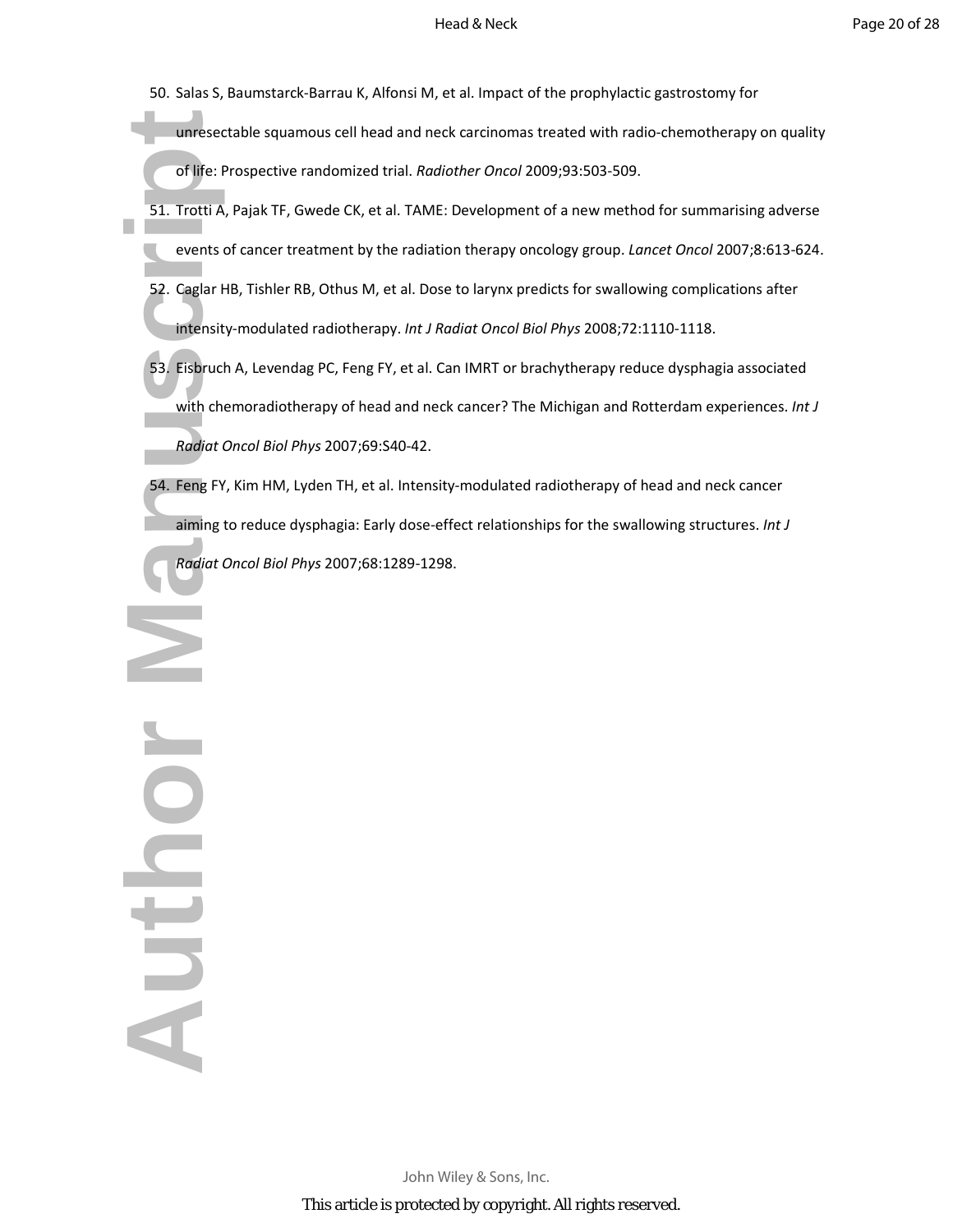ш

| Table 1. Univariate analyses of prognostic factors for feeding tube use (Yes/No) and duration in 139 patients |  |                        |                    |          |                                     |                           |                                                 |         |
|---------------------------------------------------------------------------------------------------------------|--|------------------------|--------------------|----------|-------------------------------------|---------------------------|-------------------------------------------------|---------|
| <b>Prognostic factor</b><br>Subgroup                                                                          |  |                        | Feeding tube used* |          |                                     | Days of feeding tube use* |                                                 |         |
|                                                                                                               |  |                        | <b>Yes/Total</b>   | $\%$     | $P$ value <sup><math>†</math></sup> |                           | Median $(95\% \text{ Cl})$ P value <sup>#</sup> |         |
| Cancer site                                                                                                   |  | Pharynx or oral cavity |                    |          | 86/101 85% < 0.0001                 |                           | 89 $(70 - 120) < 0.0001$                        |         |
|                                                                                                               |  | Larynx, supraglottis   | 10/15 67%          |          |                                     |                           | $16(0-79)$                                      |         |
|                                                                                                               |  | Larynx, glottis        | 1/14               | 7%       |                                     |                           | $0 (0 - 0)$                                     |         |
|                                                                                                               |  | Unknown primary        |                    | 4/9 44%  |                                     |                           | $0(0 - 66)$                                     |         |
| Human papilloma virus (HPV)                                                                                   |  | Negative               | 22/23 96%          |          | 0.13                                |                           | $163 (81 - 233)$                                | 0.004   |
| (for 87 oropharynx/unknown 1°)                                                                                |  | Positive               | 35/46 76%          |          |                                     |                           | $61(31-90)$                                     |         |
|                                                                                                               |  | Unknown                | 13/18 72%          |          |                                     |                           | 59 $(0 - 77)$                                   |         |
| T stage                                                                                                       |  | X, 0                   |                    | 4/10 40% | 0.0007                              |                           | $0(0-66)$                                       | < 0.001 |
|                                                                                                               |  | 1                      | 15/23 65%          |          |                                     |                           | $50(0 - 77)$                                    |         |
|                                                                                                               |  | 2                      | 31/47 66%          |          |                                     |                           | 44 $(7 - 75)$                                   |         |
|                                                                                                               |  | 3                      | 34/40 85%          |          |                                     |                           | $119(79-173)$                                   |         |
|                                                                                                               |  | 4                      | 17/19 89%          |          |                                     |                           | $150(57 - 262)$                                 |         |
| N stage                                                                                                       |  | 0                      | 22/44 50%          |          | 0.0004                              |                           | $7(0-59)$                                       | 0.006   |
|                                                                                                               |  | 1                      | 16/20 80%          |          |                                     |                           | $75(44 - 120)$                                  |         |
|                                                                                                               |  | 2                      | 60/70 86%          |          |                                     |                           | 86 $(70 - 122)$                                 |         |
|                                                                                                               |  | 3                      |                    | 3/5 60%  |                                     |                           | 45 $(0 - >295)$                                 |         |
| Bilateral neck node disease                                                                                   |  | No                     | 70/104 67%         |          | 0.016                               |                           | 59 $(28 - 75)$                                  | 0.025   |
|                                                                                                               |  | Yes                    | 31/35 89%          |          |                                     |                           | $118(57 - 170)$                                 |         |
| Retropharyngeal node disease                                                                                  |  | No                     | 93/131 71%         |          | 0.11                                |                           | 66 $(50 - 79)$                                  | 0.025   |
|                                                                                                               |  | Yes                    |                    | 8/8 100% |                                     |                           | $153$ $(14 - 834)$                              |         |
| Level 1 node disease                                                                                          |  | No                     | 85/120 71%         |          | 0.28                                |                           | $70(57-83)$                                     | 0.58    |
|                                                                                                               |  | Yes                    | 16/19 84%          |          |                                     |                           | $55(18 - 113)$                                  |         |
| Level 2 node disease                                                                                          |  | No                     | 36/62 58%          |          | 0.0010                              |                           | $37(0-68)$                                      | 0.0054  |
|                                                                                                               |  | Yes                    | 65/77 84%          |          |                                     |                           | $83(65-120)$                                    |         |
| Level 3 node disease                                                                                          |  | No                     | 72/107 67%         |          | 0.012                               |                           | $65(31-79)$                                     | 0.53    |
|                                                                                                               |  | Yes                    | 29/32 91%          |          |                                     |                           | $86(57-136)$                                    |         |
| Level 4 node disease                                                                                          |  | No                     | 90/127 71%         |          | 0.18                                |                           | 68 $(49 - 79)$                                  | 0.14    |

John Wiley & Sons, Inc.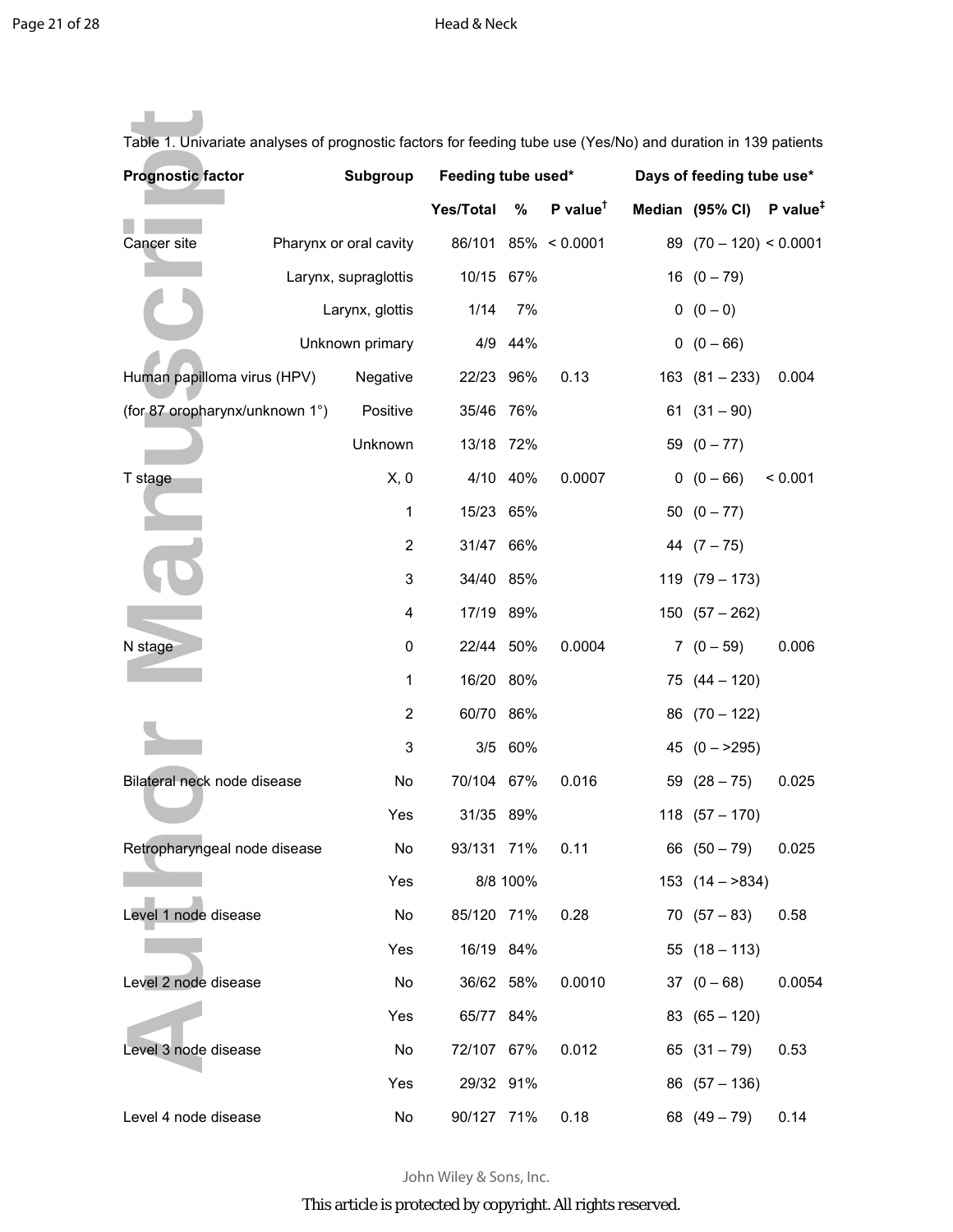|                                   | Yes                                                                                                      | 11/12 92%  |         |        | $124 (45 - 393)$  |        |
|-----------------------------------|----------------------------------------------------------------------------------------------------------|------------|---------|--------|-------------------|--------|
| Level 5 node disease              |                                                                                                          | 92/128 72% |         | 0.73   | $70(49-81)$       | 0.55   |
|                                   | Yes                                                                                                      | 9/11 82%   |         |        | 58 $(0 - 393)$    |        |
| Concurrent chemotherapy           | No                                                                                                       | 30/55 55%  |         | 0.0002 | $16(0-59)$        | 0.0048 |
|                                   | Yes                                                                                                      | 71/84 85%  |         |        | $86(75-118)$      |        |
| Dysphagia or odynophagia          | No                                                                                                       | 75/110 68% |         | 0.020  | 59 $(42-77)$      | 0.009  |
|                                   | Yes                                                                                                      | 26/29 90%  |         |        | $133(70-200)$     |        |
| Nutrition (PG-SGA)                | Well-nourished                                                                                           | 72/106 68% |         | 0.012  | 58 $(42 - 75)$    | 0.001  |
| (1 missing)                       | Malnourished                                                                                             | 29/32 91%  |         |        | $147 (77 - 211)$  |        |
| <b>Body Mass Index</b>            | Underweight (<18.5)                                                                                      | 10/12 83%  |         | 0.51   | $208(81 - 479)$   | 0.002  |
| (15 missing)                      | Not underweight $(≥18.5)$                                                                                | 80/112 71% |         |        | 65 $(45 - 77)$    |        |
| Age on commencing RT              | $\leq 65$ years                                                                                          | 70/88 80%  |         | 0.019  | $75(58-90)$       | 0.74   |
|                                   | > 65 years                                                                                               | 31/51 61%  |         |        | $31 (0 - 106)$    |        |
| <b>ECOG Performance Status</b>    | 0                                                                                                        | 43/58 74%  |         | 0.87   | 58 $(35 - 79)$    | 0.17   |
|                                   | 1                                                                                                        | 53/74 72%  |         |        | $70(50 - 116)$    |        |
|                                   | 2                                                                                                        |            | 5/7 71% |        | $128$ $(0 - 303)$ |        |
| <b>Charlson Comorbidity Index</b> | 0                                                                                                        | 55/72 76%  |         | 0.23   | $70(45 - 101)$    | 0.85   |
|                                   | 1                                                                                                        | 16/22 73%  |         |        | $59(10-108)$      |        |
|                                   | $\overline{2}$                                                                                           | 19/27 70%  |         |        | $77(16-170)$      |        |
|                                   | 3, 4, 5                                                                                                  | 11/18 61%  |         |        | $17(0 - 136)$     |        |
| Tobacco smoking                   | Never or minimal                                                                                         | 39/46 85%  |         | 0.13   | $70(50 - 101)$    | 0.53   |
| (4 missing)                       | Past                                                                                                     | 27/42 64%  |         |        | $55(0-90)$        |        |
|                                   | Current                                                                                                  | 33/47 70%  |         |        | $70(42 - 128)$    |        |
| Alcohol drinker                   | Never or social                                                                                          | 69/94 73%  |         | 0.73   | 66 $(44 - 90)$    | 0.46   |
| $(5 \text{ missing})$             | Past                                                                                                     | 8/11 73%   |         |        | $120(0 - 200)$    |        |
|                                   | Current                                                                                                  | 20/29 69%  |         |        | 57 $(14 - 77)$    |        |
|                                   |                                                                                                          |            |         |        |                   |        |
|                                   | "Feeding tube use" means feeding tube was used for at least 25% of nutritional requirements.             |            |         |        |                   |        |
|                                   | Two-sided P value from Fisher exact test for difference between 2 subgroups, Pearson chi square test for |            |         |        |                   |        |
|                                   | difference between 3 or more unordered subgroups, or Cochran-Armitage test for trend across 3 or more    |            |         |        |                   |        |

† Two-sided P value from Fisher exact test for difference between 2 subgroups, Pearson chi square test for difference between 3 or more unordered subgroups, or Cochran-Armitage test for trend across 3 or more ordered subgroups.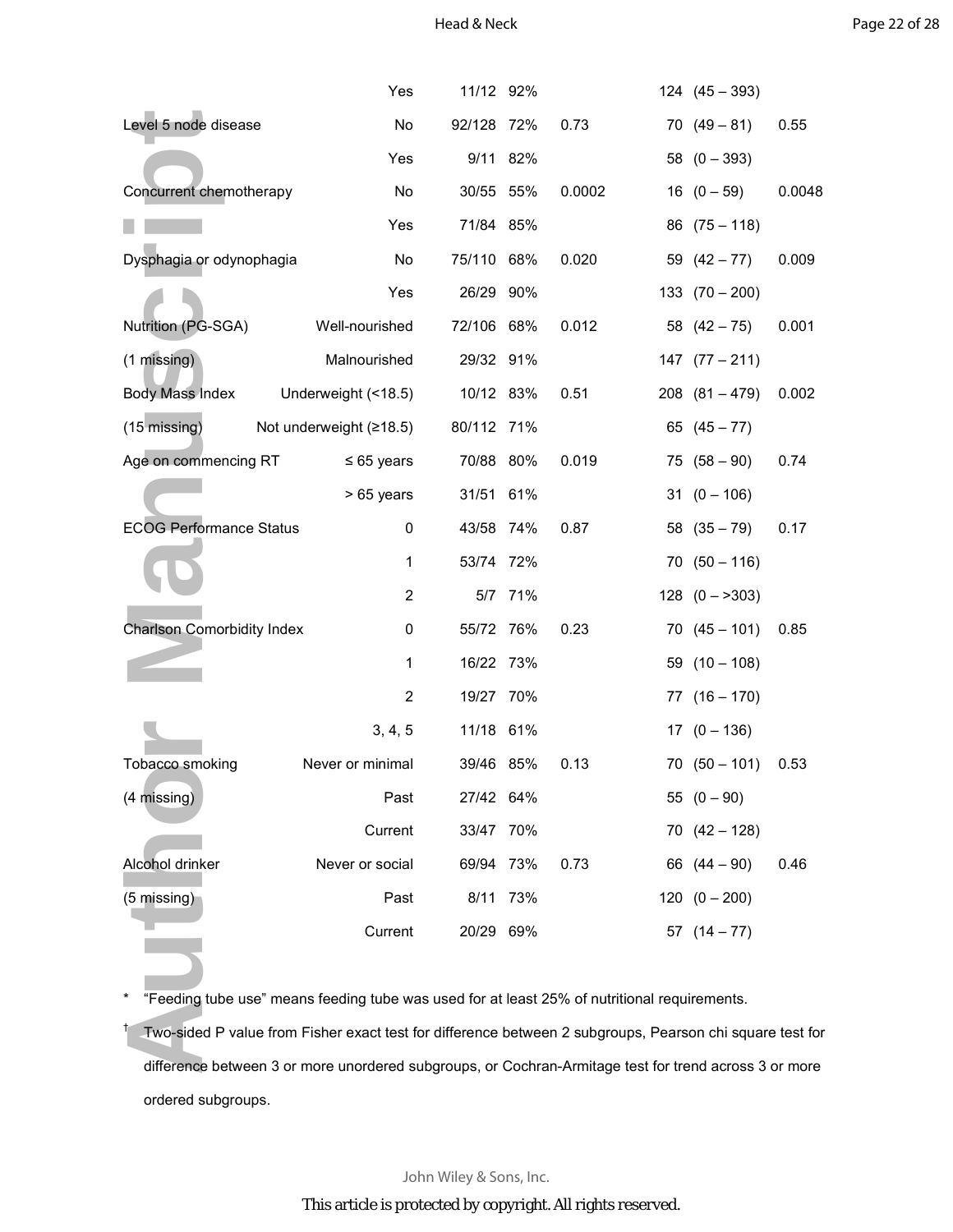‡ Two-sided P value from Mantel-Cox log rank test for differences between subgroups or Tarone-Ware test

for trend across 3 or more ordered subgroups.

**AUTHOR MANUSCRIPT** anusch E Nouthor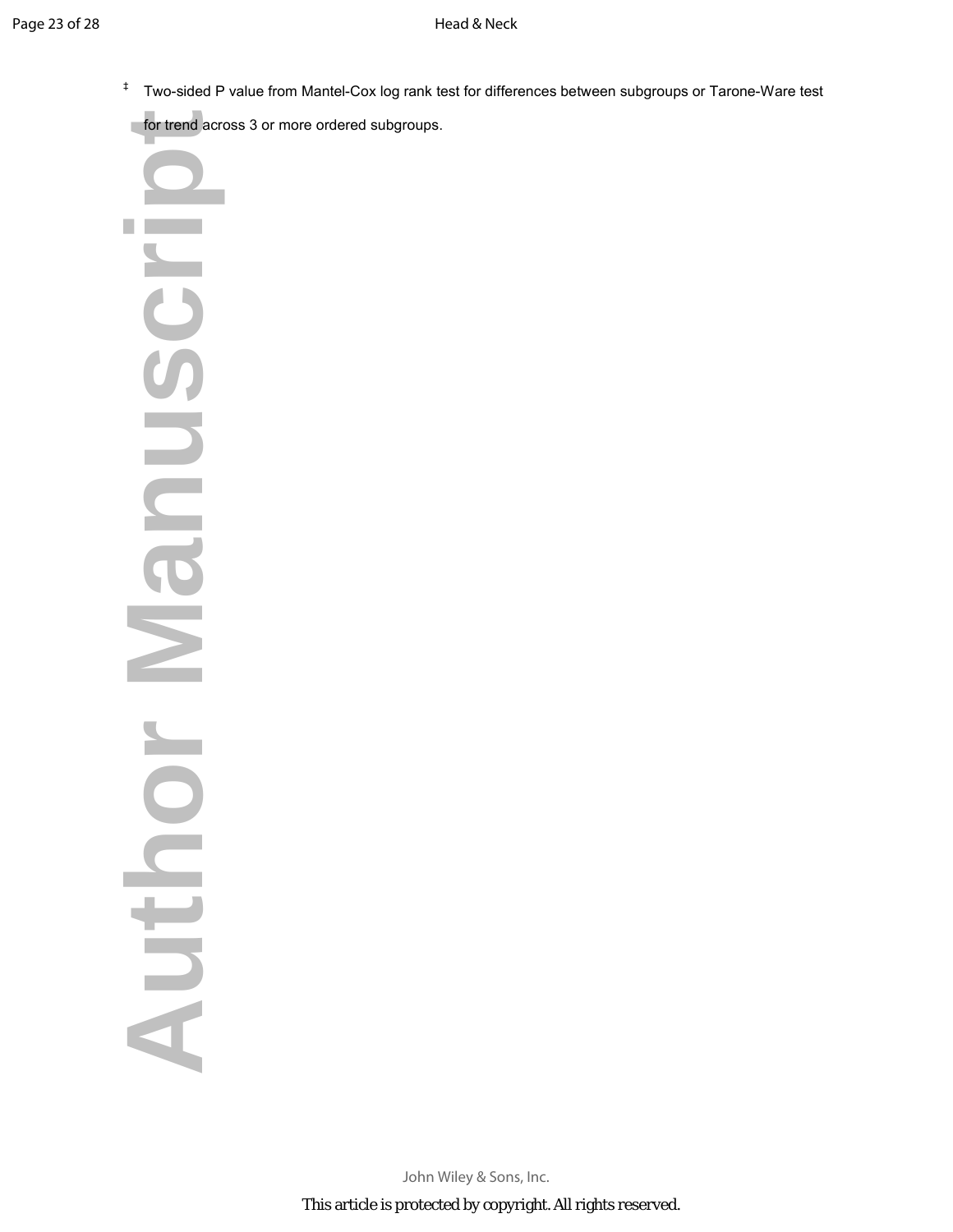Table 2. Final multivariable models for feeding tube use (Yes/No) and duration ( $n = 116$ ) \*

| Feeding tube use (exact logistic regression with conditional maximum likelihood inference) +<br>Odds ratio |           |           |       |                   |      |               |         |  |
|------------------------------------------------------------------------------------------------------------|-----------|-----------|-------|-------------------|------|---------------|---------|--|
| Factor                                                                                                     | Reference | Level     | ß     | S.E. <sub>R</sub> | ΟR   | 95% CI        | P value |  |
| T stage                                                                                                    | $T0-T2$   | $T3 - T4$ | 1.867 | 0.633             | 6.47 | $1.73 - 31.4$ | 0.0018  |  |
| Level 2 nodes                                                                                              | Nο        | Yes       | 1.640 | 0.559             | 5.15 | $1.56 - 19.0$ | 0.0030  |  |

Duration of feeding tube use (Cox proportional hazards regression) †

**Aut** 

|               |           |       |          |                   | Recovery ratio |               | Exact    |
|---------------|-----------|-------|----------|-------------------|----------------|---------------|----------|
| Factor        | Reference | Level | ß        | S.E. <sub>R</sub> | RR             | 95% CI        | P value  |
| T stage       | $T0-T2$   | T3–T4 | $-1.388$ | 0.230             | 0.25           | $0.16 - 0.39$ | < 0.0001 |
| Level 2 nodes | No        | Yes   | $-0.795$ | 0.205             | 0.45           | $0.30 - 0.67$ | 0.0001   |

- \* "Feeding tube use" means feeding tube was used for at least 25% of nutritional requirements.
- †  $β =$  coefficient for each Level relative to the Reference category, based on 116 patients with cancers of pharynx, oral cavity or supraglottis. s.e.<sub>β</sub> = estimated standard error of β. OR or RR =  $e^{\beta}$ . 95% CI = 95% confidence interval for the OR or RR =  $e^{\beta \pm 1.96 \text{(s.e.} \beta)}$ .
- Feeding tube use<br>
Factor<br>
T stage<br>
Level 2 nodes<br>
N<br>
Duration of feedin<br>
Factor<br>
T stage<br>
Level 2 nodes<br>
N<br>
<sup>+</sup> "Feeding tube<br>
<sup>+</sup> Peeding tube<br>
<br>
+ Other factors v<br>
(<18.5 vs ≥18.<br>
(pharynx/oral c<br>
N stage (N1-3<br>
added in ‡ Other factors which were not significant when added individually to the models were: body mass index (<18.5 vs ≥18.5), nutrition (PG-SGA mal-nourished vs well nourished), dysphagia (Yes vs No), cancer (pharynx/oral cavity vs supraglottic larynx), human papilloma virus status (positive/unknown vs negative), N stage (N1–3 vs N0), bilateral neck nodes (Yes vs No), and planned concurrent chemotherapy. When added individually to the above models, the P values for these factors were all >0.3 for incidence and >0.1 for duration of feeding tube use.

John Wiley & Sons, Inc. This article is protected by copyright. All rights reserved.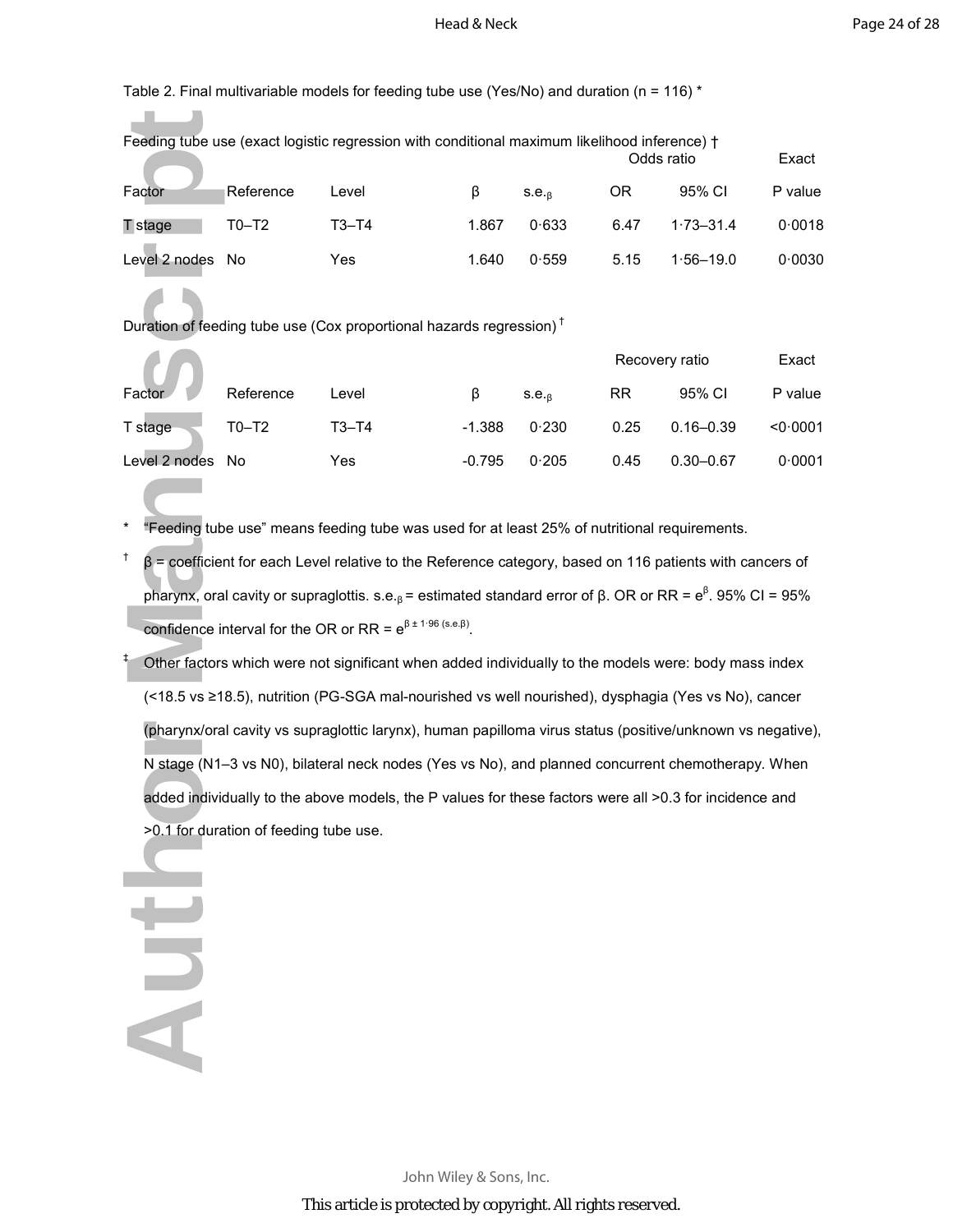Table 3. Prognostic groups based on T stage and Level 2 lymphadenopathy: data from 116 patients with

cancers of pharynx, oral cavity or supraglottis.

|                |          |                                                 | Feeding tube used* |     |                     | Days of feeding tube use* |                     |  |
|----------------|----------|-------------------------------------------------|--------------------|-----|---------------------|---------------------------|---------------------|--|
| <b>Group</b>   | T stage  | Level 2 nodal disease Yes/Total                 |                    | %   | $(95\% \text{ Cl})$ |                           | Median (95% CI)     |  |
| 1              | $T0-2$   | No                                              | 10/20 50%          |     | $(27 - 73)$         |                           | $7(0-59)$           |  |
| $2^{\circ}$    |          | Yes                                             | 36/42 86%          |     | $(70 - 95)$         |                           | $75(56-90)$         |  |
| $\mathbf{3}$   | $T3 - 4$ | No                                              | 24/27              | 89% | $(71 - 98)$         |                           | $108(68 - 173)$     |  |
| $\overline{4}$ |          | Yes                                             | 26/27              | 96% | $(81 - 100)$        |                           | $170$ $(113 - 295)$ |  |
|                |          | All pharynx, oral cavity, supraglottis patients | 96/116             | 83% | $(75 - 89)$         | 79                        | $(68 - 106)$        |  |

\* "Feeding tube use" means feeding tube was used for at least 25% of nutritional requirements.

Group Tstage<br>
1 T0–2<br>
4 All pharynx, oral c<br>
\* "Feeding tube<br> **COMPLESS DIB** NICIPIE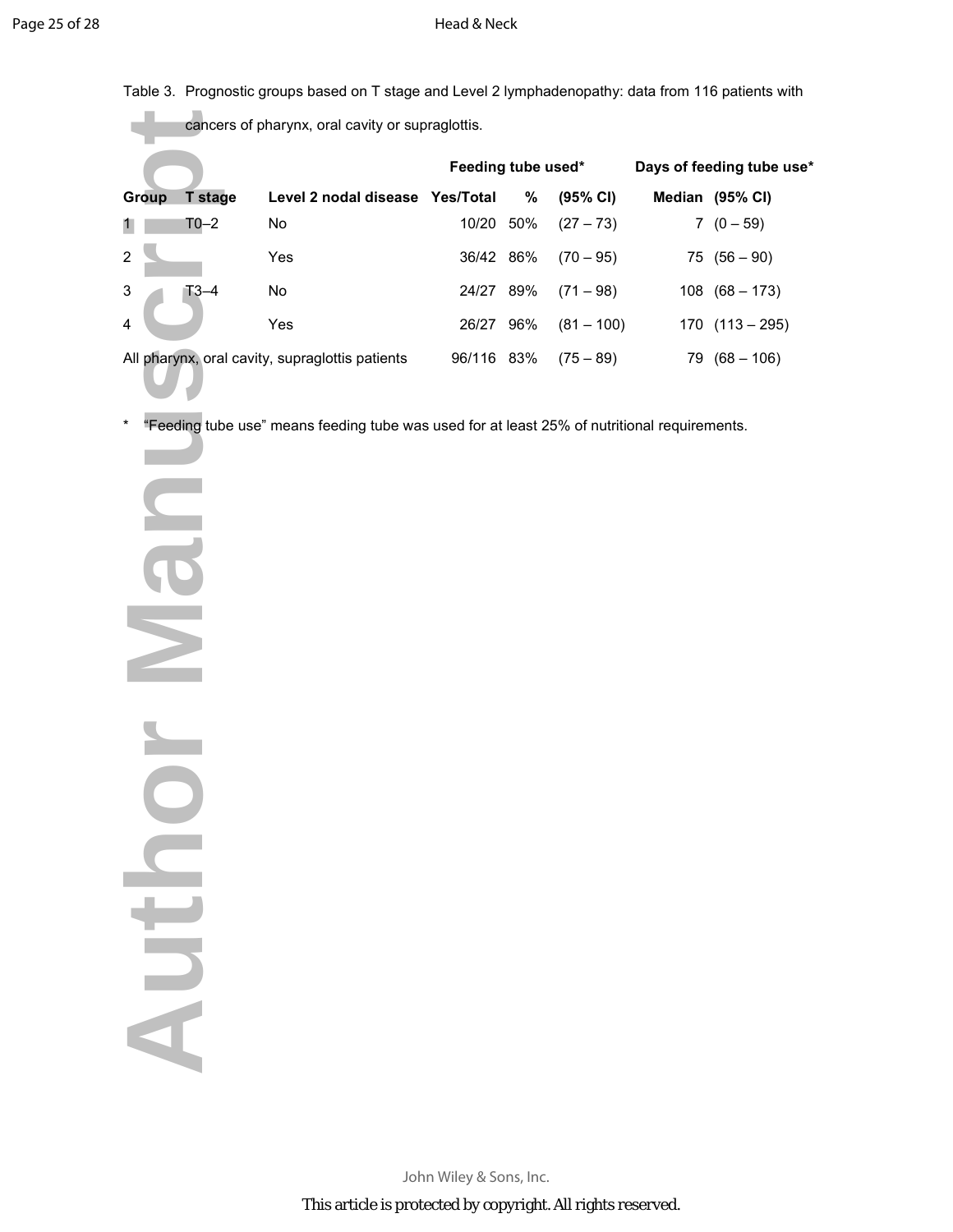

Figure 1. Duration of feeding tube use for at least 25% of nutritional requirements for all 139 patients.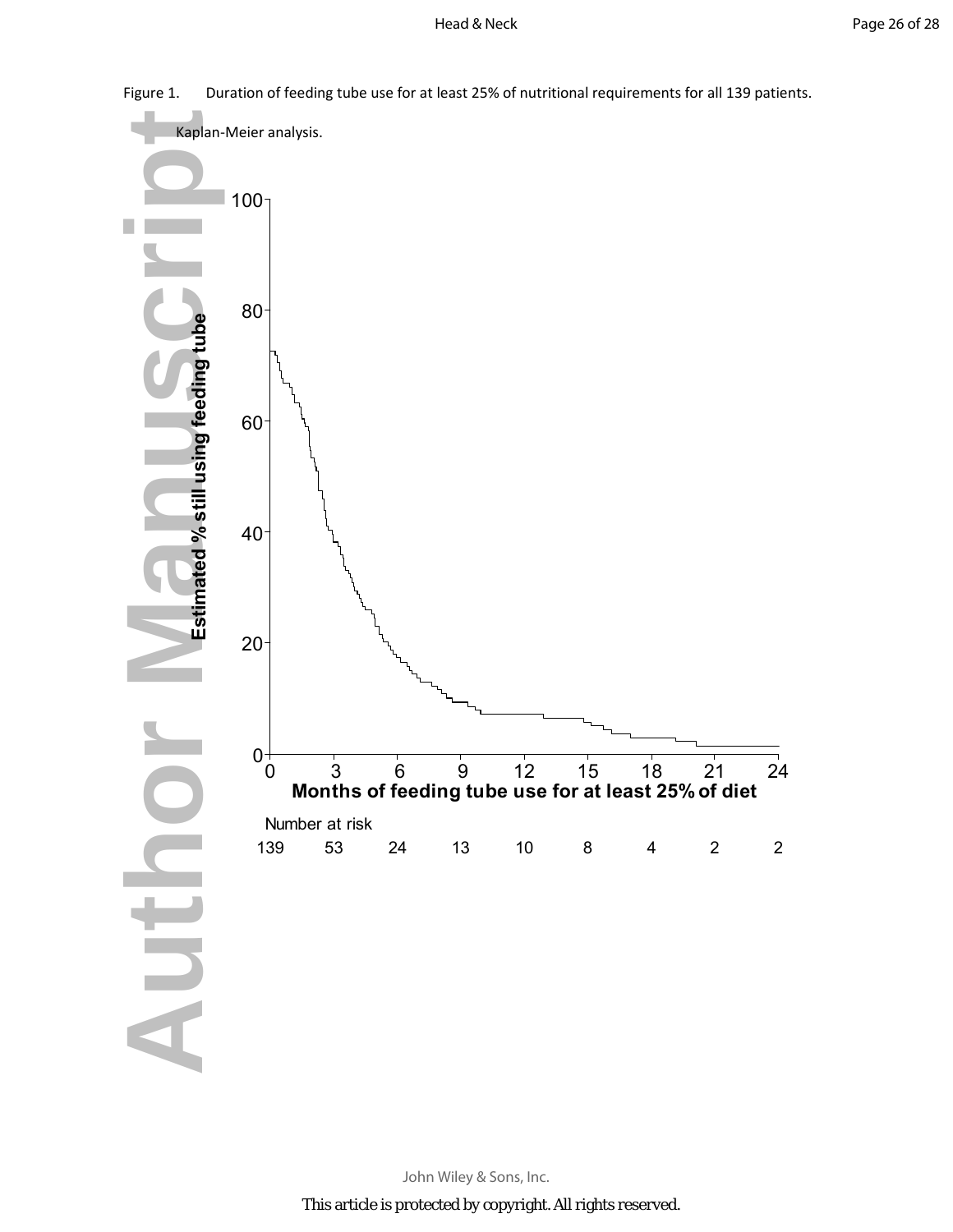

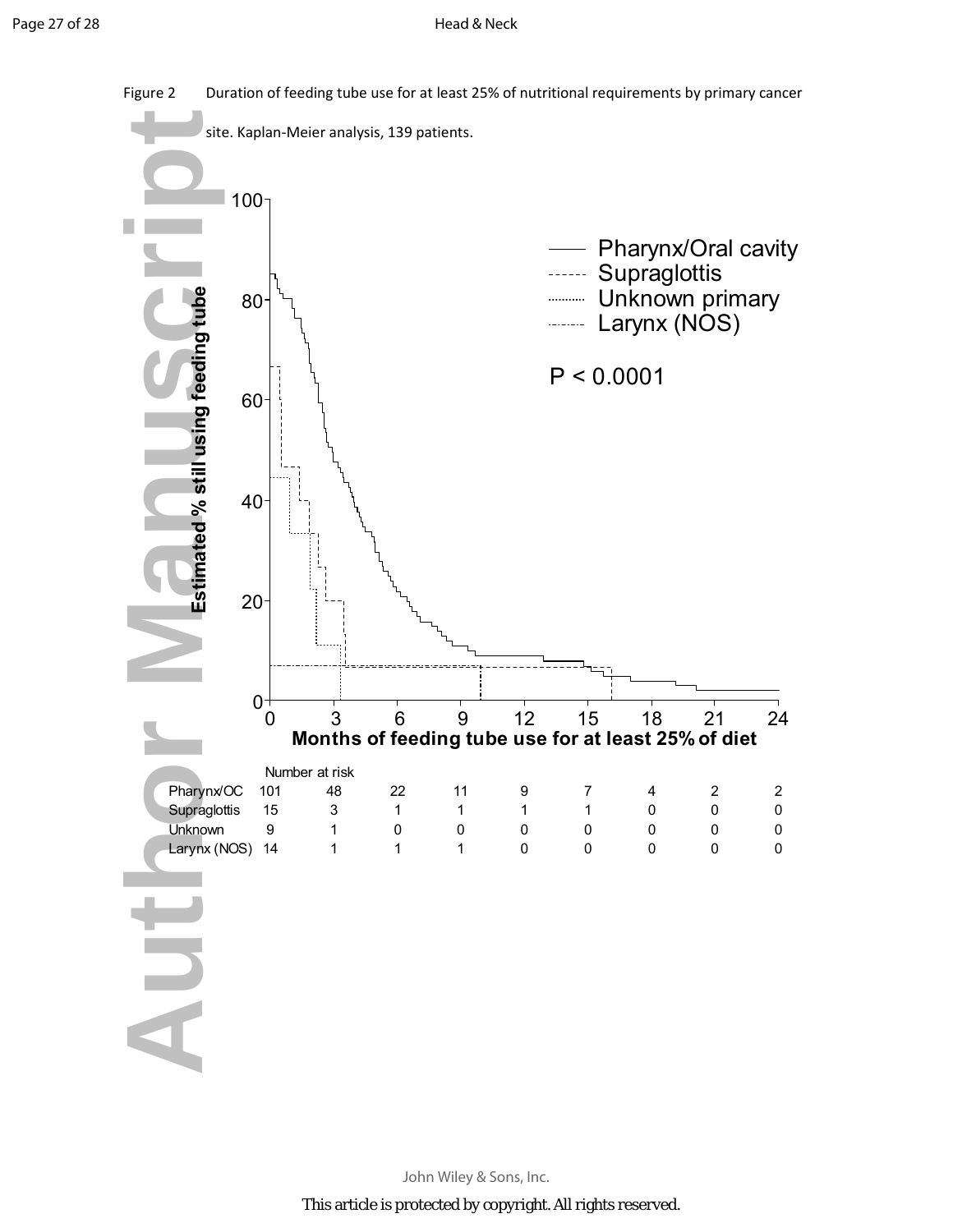

John Wiley & Sons, Inc.